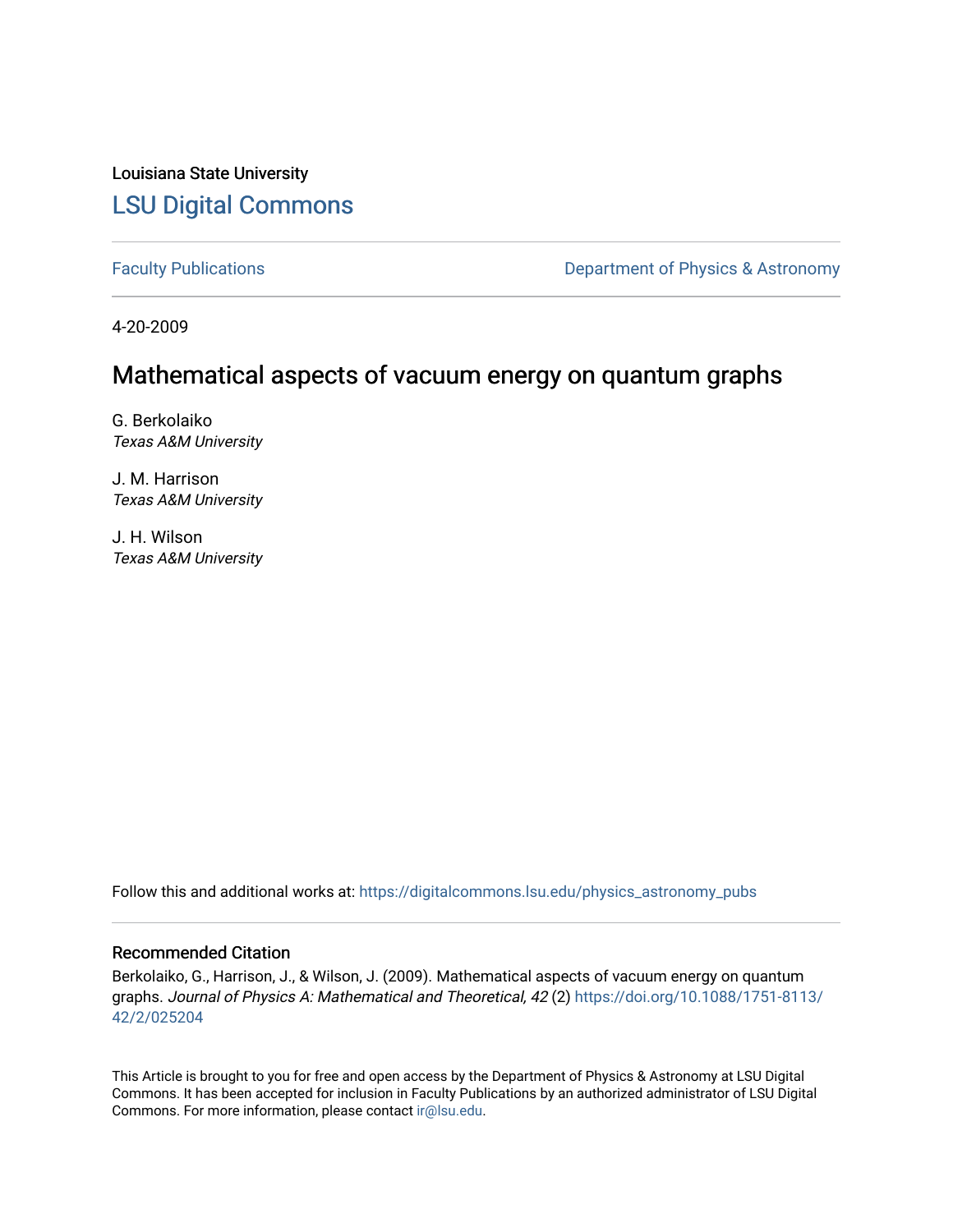# Mathematical aspects of vacuum energy on quantum graphs

G Berkolaiko<sup>1</sup>, J M Harrison<sup>1,2</sup> and J H Wilson<sup>1,3</sup>

<sup>1</sup> Dept. of Mathematics, Texas A&M University, College Station, TX 77843-3368, USA

<sup>2</sup> Department of Mathematics, Baylor University, Waco, TX 76798, USA

<sup>3</sup> University of Maryland, Department of Physics, College Park, MD 20742, USA

E-mail: gregory.berkolaiko@math.tamu.edu, jon harrison@baylor.edu, jwilson.thequark@gmail.com

Abstract. We use quantum graphs as a model to study various mathematical aspects of the vacuum energy, such as convergence of periodic path expansions, consistency among different methods (trace formulae versus method of images) and the possible connection with the underlying classical dynamics. In our study we derive an expansion for the vacuum energy in terms of periodic paths on the graph and prove its convergence and smooth dependence on the bond lengths of the graph. For an important special case of graphs with equal bond lengths, we derive a simpler explicit formula. With minor changes this formula also applies to graphs with rational (up to a common factor) bond lengths. The main results are derived using the trace formula. We also discuss an alternative approach using the method of images and prove that the results are consistent. This may have important consequences for other systems, since the method of images, unlike the trace formula, includes a sum over special "bounce paths". We succeed in showing that in our model bounce paths do not contribute to the vacuum energy. Finally, we discuss the proposed possible link between the magnitude of the vacuum energy and the type (chaotic vs. integrable) of the underlying classical dynamics. Within a random matrix model we calculate the variance of the vacuum energy over several ensembles and find evidence that the level repulsion leads to suppression of the vacuum energy.

AMS classification scheme numbers: 34B45, 81Q10, 15A52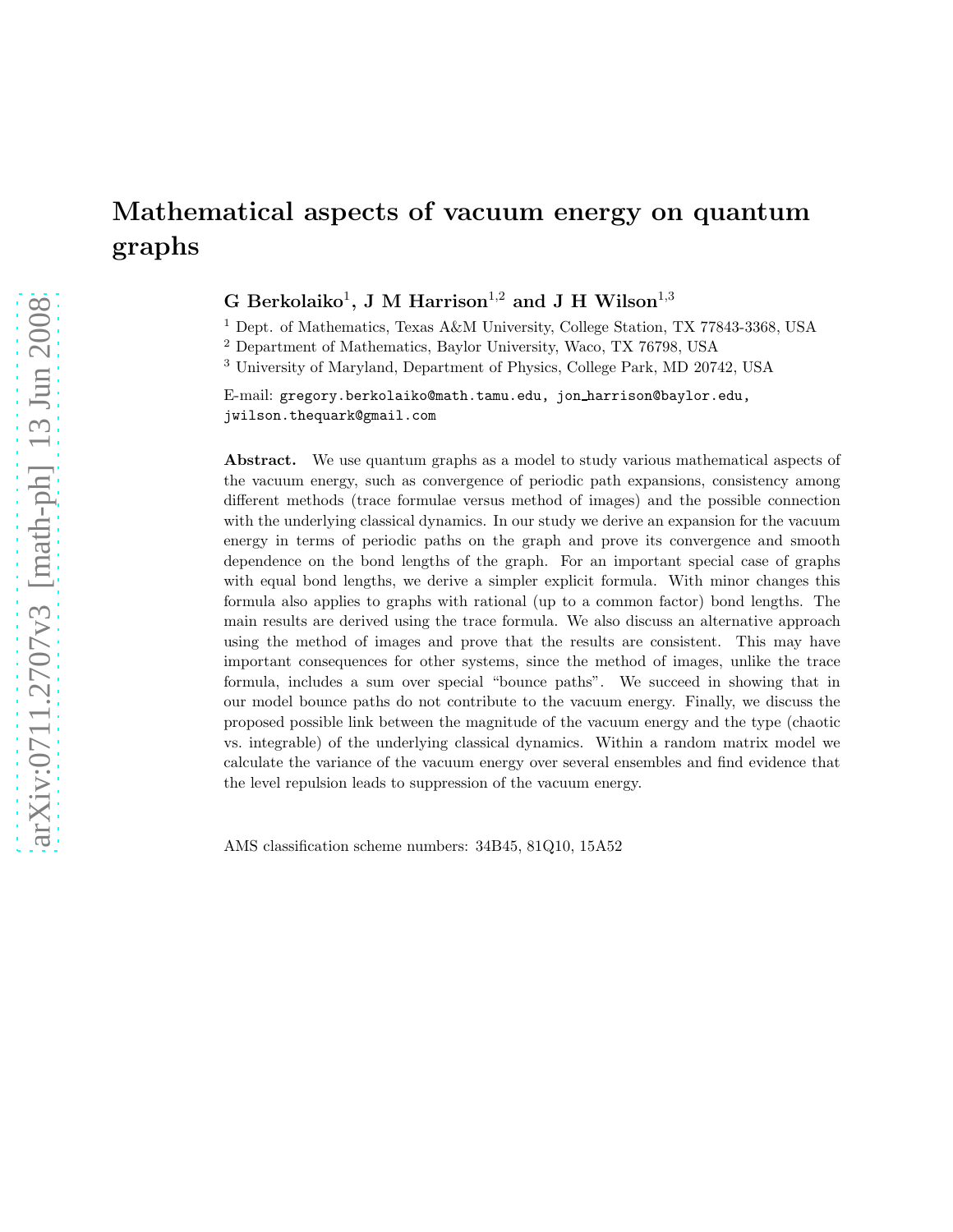### 1. Introduction

Vacuum energy is a concept arising in quantum field theory and was first shown by Casimir [1] to have an observable effect on two perfectly conducting parallel plates, causing them to attract. Since then, experiments with various physical geometries have confirmed the effects of vacuum energy (see  $[2, 3, 4, 5]$ ).

In time-independent situations the vacuum energy is formally given by

$$
E = \frac{1}{2} \sum_{n} k_n \tag{1}
$$

where  $k_n^2$  are the eigenvalues of a Hamiltonian, H, where throughout we take  $\hbar = 1 = c$ . The above expression arises in quantum field theory in the context of cavities and cosmological models [3], and it is formally divergent. To get meaningful result from this expression, the vacuum energies for two different configurations are subtracted from one another [2]. To accomplish this in a systematic way, we employ an ultra-violet cutoff defining the energy as the regular part of

$$
E(t) = \frac{1}{2} \sum_{n} k_n e^{-k_n t},
$$
\n(2)

as  $t \to 0$ . To evaluate (2), it is sometimes convenient to employ the trace of the cylinder kernel,  $T(t) = \sum_{n} e^{-k_n t}$ , [6]. In this way,  $E(t) = -T'(t)/2$ . The singular term in the expansion of  $E(t)$  is related to the vacuum energy density of free space, and physical justification for its removal is described, for example, in [2] (for systems similar to those considered here, see [7, 8]).

A widely employed method of calculation of the vacuum energy is expanding it into a sum over classical paths [9, 10, 11, 12, 13, 14]. The expansion is usually done by the method of images, or "multiple reflections", leading to a sum over all closed paths. It has been argued in [11] that for certain geometries restricting the sum to include only the periodic paths ("semiclassical evaluation") correctly reproduces asymptotic behavior of the vacuum energy and is much simpler to evaluate. A periodic path comes back to the starting point with the same momentum, while a closed path might not. Another popular approximation predicts the sign of the vacuum energy by considering only short orbits [15, 8]. This implicitly assumes that the convergence of the complete series is sufficiently fast.

In the present paper we aim to contribute to this discussion by studying the vacuum energy on quantum graphs (for another model where similar questions are addressed, see [16]) . Quantum graphs are often used as mathematical models that exhibit the relevant phenomena while being sufficiently simple to allow mathematical treatment. We compare the method of images with the direct application of the trace formula (which is exact on graphs) and demonstrate that the outcome is the same. This is done by showing that the contribution of the "bounce paths" — the paths that are closed but not periodic — is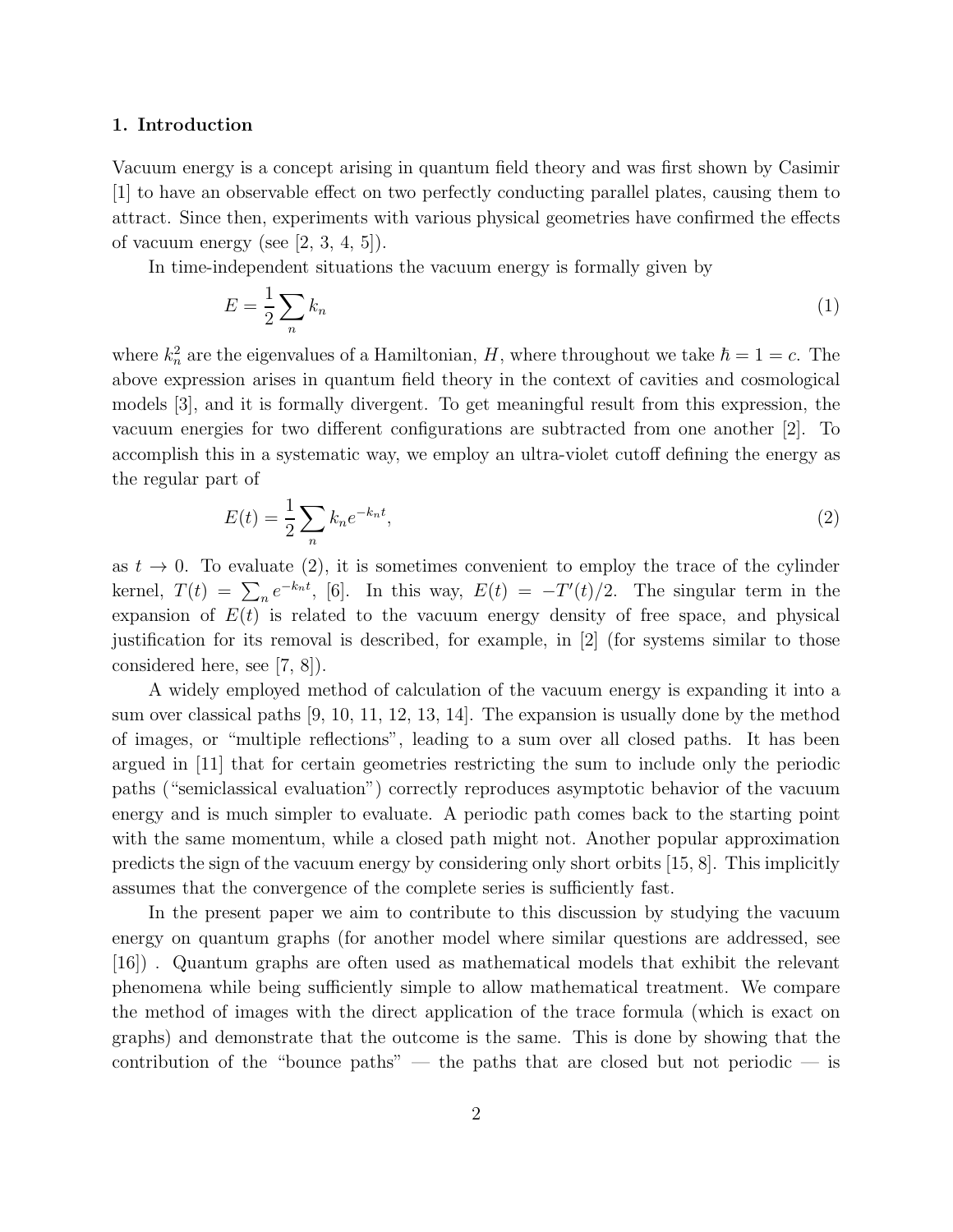identically zero. We also prove that the resulting sums converge, giving an estimate for the rate of convergence, and can be differentiated term-by-term with respect to the topological parameters present in the model.

One of the main reasons for the success of quantum graphs as models (for example, of quantum chaos, see [17] for a review) is the existence of an exact trace formula on quantum graphs. A trace formula is a relation between the spectrum and the set of periodic orbits of the system. For graphs, the trace formula was first found by Roth [18] and then by Kottos and Smilansky [19]. Subsequent studies of the mathematical properties of the trace formula on graphs included works by Kostrykin, Potthoff and Schrader [20] and Winn [21].

The trace formula of [19] gives an expression for the density of states  $d(k)$  defined as

$$
d(k) = \sum_{n=1}^{\infty} \delta(k - k_n),\tag{3}
$$

where  $\delta(\cdot)$  is the Dirac delta-function. The vacuum energy is then, formally,

$$
E(t) = \frac{1}{2} \int k e^{-kt} d(k) dk,
$$
\n(4)

quickly leading to the result (for  $k$ -independent scattering matrices, see Sec. 2),

$$
E_c = -\frac{1}{2\pi} \sum_{n=1}^{\infty} \sum_{p \in \mathcal{P}} \frac{A_p}{\ell_p n_p}.
$$
\n
$$
\tag{5}
$$

The sum is over the set of all periodic paths  $P$  on the graph,  $\ell_p$  is the metric length of the path p,  $n_p$  is the period (the number of bonds) of the path and  $A_p$  is its stability amplitude (see Section 4.1 for definitions).

After introducing the notation in Section 2 and considering some explicit examples in Section 3, we prove the mathematical correctness of the calculation outlined above. This is done in Section 4.3, where the convergence of (5) is also analyzed. In Section 4.4 we show that we can differentiate (5) with respect to individual bond lengths, showing the smoothness  $(C^{\infty})$  of  $E_c$  as a function of lengths.

In Section 5 we briefly discuss the method of images (covered more fully in [22]) and show that the contributions from the bounce paths cancel. Finally, in Section 6.1 we discuss random matrix models of the vacuum energy. As expected, in such models the average vacuum energy is zero and there is no preferred sign to the Casimir force. However, by analyzing the second moment of the energy we confirm an earlier observation by Fulling [23, 6] that level repulsion tends to decrease the magnitude of the energy.

# 2. Vacuum energy and quantum graphs

Quantum graphs were introduced as a model of vacuum energy by Fulling [24] who considered the effect of the energy density near a quantum graph vertex by constructing the cylinder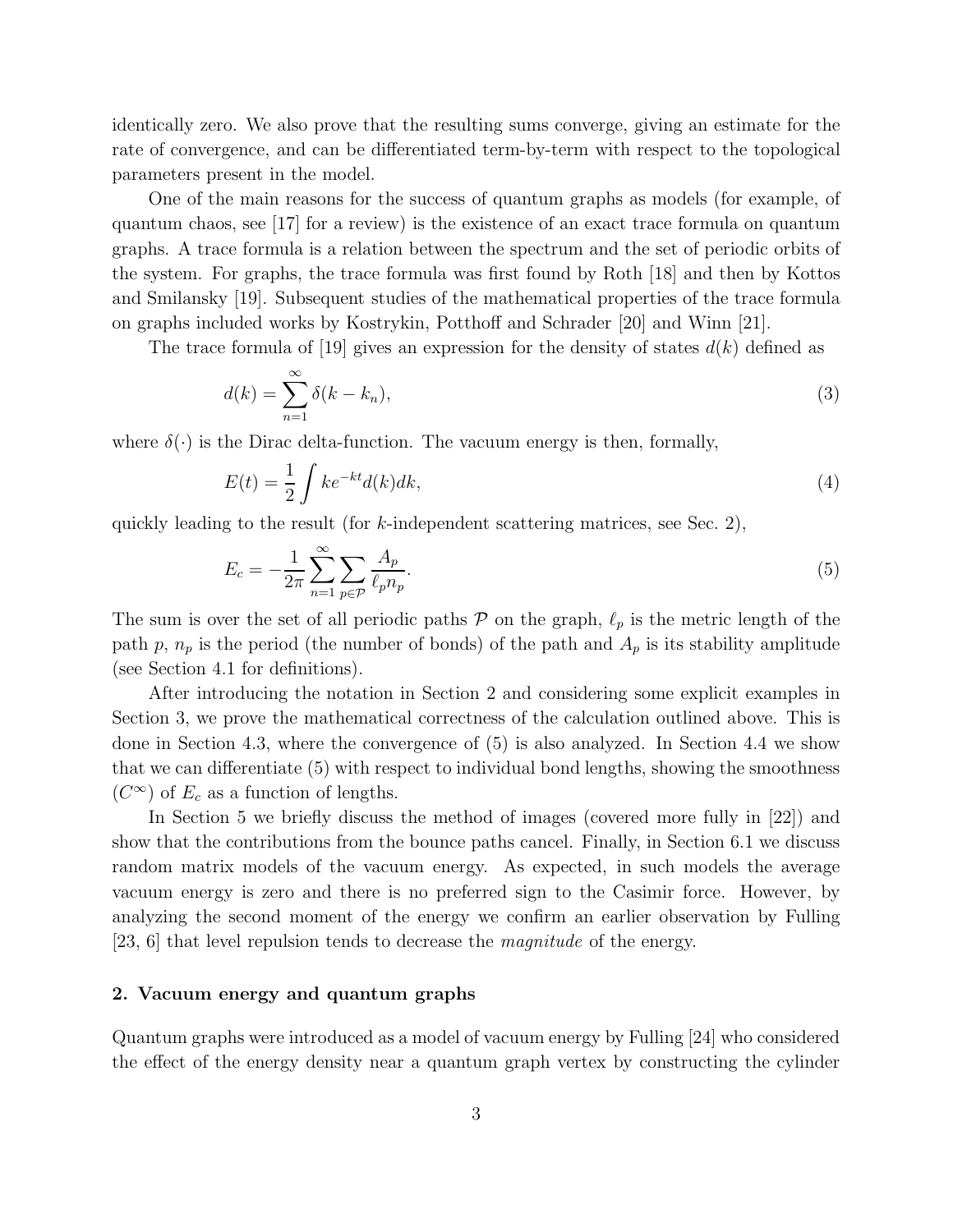kernel for an infinite star graph (a graph with one vertex and  $B$  bonds extending to infinity). The quantum field theory origins of this in a graph context were given by Bellazzini and Mintchev [25]. The vacuum energy expression for quantum graphs obtained in the present manuscript was also used in [8] where the convergence was investigated numerically (we prove rigorous estimates here).

We start by briefly recalling the terminology of the quantum graph model, see [26] for a general review of quantum graphs. We consider a finite metric graph  $\Gamma$  consisting of a set of vertices  $\mathcal{V}$ , and a set of bonds  $\mathcal{B}$ . A (undirected) bond b connecting the vertices v and w is denoted by  $\{v, w\}$ . Each bond b is associated with a closed interval  $[0, L_b]$ , thus fixing a preferred direction along the bond (from 0 to  $L<sub>b</sub>$ ). This direction can be chosen arbitrarily. If the direction from v to w is chosen, the bond  $b = \{v, w\}$  gives rise to two directed bonds,  $b^+ = (v, w)$  and  $b^- = (w, v)$ . Whenever the distinction between  $b^+$  and  $b^-$  is unimportant, we will denote the directed bonds by Greek letters:  $\alpha$ ,  $\beta$ . In addition, the reversal  $\alpha$  is denoted by  $\bar{\alpha}$  (e.g. if  $\alpha = b^+$ , then  $\bar{\alpha} = b^-$ ). We will denote by B the number of bonds  $|\mathcal{B}|$ ; correspondingly, the number of directed bonds is 2B. The length of the directed bond is naturally determined by the length  $L_b$  of the underlying undirected bond. The total length of  $\Gamma$  is  $\mathcal{L} = \sum_{b \in \mathcal{B}} L_b$ . We will denote by  $\mathbf{L} = \text{diag}\{L_1, \ldots, L_B, L_1, \ldots, L_B\}$  the diagonal  $2B \times 2B$  matrix of directed bond lengths.

In this article we study the spectrum of the negative Laplacian on the graph. The Laplacian acts on the Hilbert space  $\mathcal{H}(\Gamma) := \bigoplus_{b \in \mathcal{B}} H^2([0, L_b])$  of (Sobolev) functions defined on the bonds of the graph. On the bond  $b$  it acts as the 1-dimensional differential operator  $-\frac{\mathrm{d}^2}{\mathrm{d}x}$  $\frac{d^2}{dx_h^2}$ . A domain on which the Laplacian is self-adjoint may be defined by specifying matching conditions at the vertices of  $\Gamma$ , see e.g. [27, 28, 29, 26].

To specify the matching conditions, let f be a function in  $\mathcal{H}(\Gamma)$ . For a vertex v of degree d we denote by  $f^{(v)}$  the vector of values of f at  $v$ ,  $f^{(v)} = (f_{b_1}(v), \ldots, f_{b_d}(v))^T$ , where  $f_b(v) = f_b(0)$  if  $b = \{v, w\}$  is oriented from v to w and  $f_b(v) = f_b(L_b)$  otherwise. Furthermore, let  $\mathbf{g}^{(v)}$  denote the vector of outgoing derivatives of f at v,  $\mathbf{g}^{(v)} = (f'_{b_1}(v), \ldots, f'_{b_d}(v))^T$ , i.e.  $f'_b(v) = f'_b(0)$  if  $b = \{v, w\}$  is oriented from v to w and  $f'_b(v) = -f'_b(L_b)$  otherwise. Matching conditions at v can be specified by a pair of matrices  $\mathbb{A}^{(v)}$  and  $\mathbb{B}^{(v)}$  through the linear equation

$$
\mathbb{A}^{(v)}\mathbf{f}^{(v)} + \mathbb{B}^{(v)}\mathbf{g}^{(v)} = \mathbf{0} \tag{6}
$$

The matching conditions define a self-adjoint operator if  $(\mathbb{A}^{(i)}, \mathbb{B}^{(i)})$  has maximal rank and  $\mathbb{A}^{(i)}\mathbb{B}^{(i)\dagger}$  is self-adjoint at each vertex (where a  $\mathbb{B}^{(i)\dagger}$  represents the adjoint of  $\mathbb{B}$ ).

A solution to the eigenvalue equation on the bond  $b$ ,

$$
-\frac{\mathrm{d}^2}{\mathrm{d}x_b^2}\psi_b(x_b) = k^2\psi_b(x_b),\tag{7}
$$

can be written as a linear combination of plane waves,

$$
\psi_b(x_b) = c_b e^{\mathbf{i}kx_b} + \hat{c}_b e^{-\mathbf{i}kx_b} \tag{8}
$$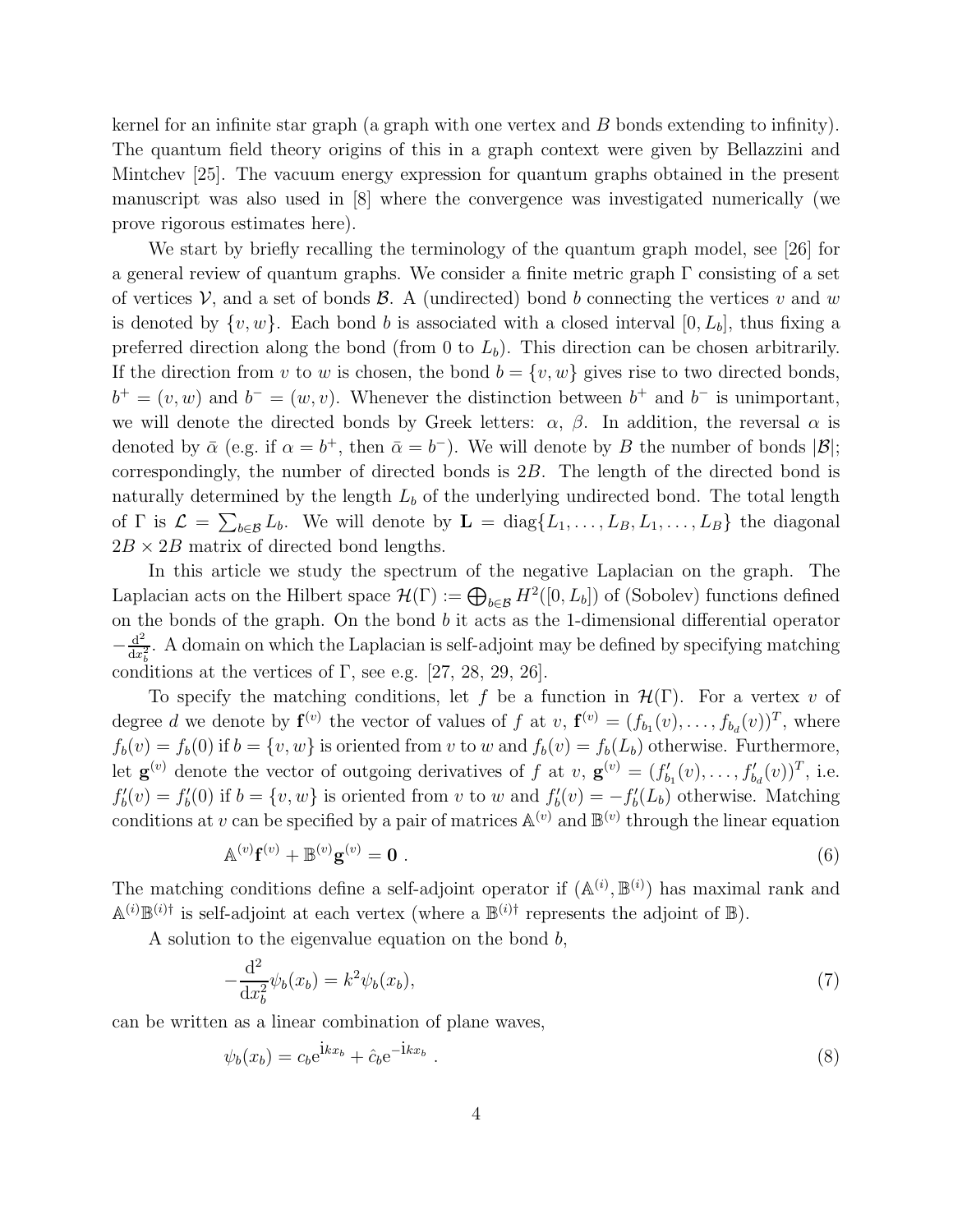where c is the coefficient of an outgoing plane wave at 0 and  $\hat{c}$  the coefficient of the incoming plane wave at 0. A solution on the whole graph can be defined by specifying the corresponding vector of coefficients  $\mathbf{c} = (c_1, \ldots, c_B, \hat{c}_1, \ldots, \hat{c}_B)^T$ .

The matching conditions at the vertex  $v$  define a vertex scattering matrix

$$
\boldsymbol{\sigma}^{(v)}(k) = -(\mathbb{A}^{(v)} + ik\mathbb{B}^{(v)})^{-1}(\mathbb{A}(v) - ik\mathbb{B}^{(v)}),
$$
\n(9)

see [27].  $\sigma^{(v)}$  is unitary and the elements of  $\sigma^{(v)}$  are complex transition amplitudes which in general depend on  $k$ . However, for a large class of matching conditions including the so called Kirchhoff or natural conditions the S-matrix is independent of  $k$ . Kirchhoff matching conditions require that  $\psi$  is continuous at the vertex and the outgoing derivatives of  $\psi$  at the vertex sum to zero. These conditions may be written in the form (6) with matrices

$$
\mathbb{A} = \begin{pmatrix} 1 & -1 & 0 & 0 & \cdots \\ 0 & 1 & -1 & 0 & \cdots \\ & & \ddots & \ddots & \\ 0 & \cdots & 0 & 1 & -1 \\ 0 & \cdots & 0 & 0 & 0 \end{pmatrix} \qquad \mathbb{B} = \begin{pmatrix} 0 & 0 & \cdots & 0 \\ \vdots & \vdots & & \vdots \\ 0 & 0 & \cdots & 0 \\ 1 & 1 & \cdots & 1 \end{pmatrix} . \tag{10}
$$

Substituting in  $(9)$  leads to k-independent transition amplitudes

$$
[\boldsymbol{\sigma}]_{ij} = \frac{2}{d} - \delta_{ij} \tag{11}
$$

where  $d$  is the degree of  $v$ .

The matrix  $\sigma^{(v)}$  relates incoming and outgoing plane wave coefficients at  $v, \mathbf{c}^{(v)} = \sigma \hat{\mathbf{c}}^{(v)}$ . Collecting together transition amplitudes from all the vertices of a graph we may define the familiar  $2B \times 2B$  bond scattering matrix **S** [30],

$$
[\mathbf{S}]_{(v',w')(v,w)} = \delta_{w,v'}[\boldsymbol{\sigma}^{(w)}]_{(v,w')} .
$$
\n(12)

We shall also need the *quantum evolution operator*  $U = Se^{ikL}$ , which acts on the vector of 2B plane wave coefficients indexed by directed bonds. For a general graph, the spectrum can be computed as the zeros of the equation

$$
\det(\mathbf{I} - \mathbf{S}e^{ik\mathbf{L}}) = 0. \tag{13}
$$

This formula goes back at least to [31]; for a discussion of scattering matrices of different types we refer the reader to [30].

The spectral theory of quantum graphs is often extended to included quantum evolution operators defined by specifying a priori a set of unitary vertex scattering matrices as in [32, 33]. The vertex scattering matrices are typically chosen to be  $k$  independent and to have other desirable features, for instance transition amplitudes of equal magnitude as is the case if the scattering matrix is a fast Fourier transform matrix

$$
[\boldsymbol{\sigma}]_{ij} = \frac{1}{\sqrt{d}} e^{\mathbf{i}\frac{2\pi}{d}ij} \tag{14}
$$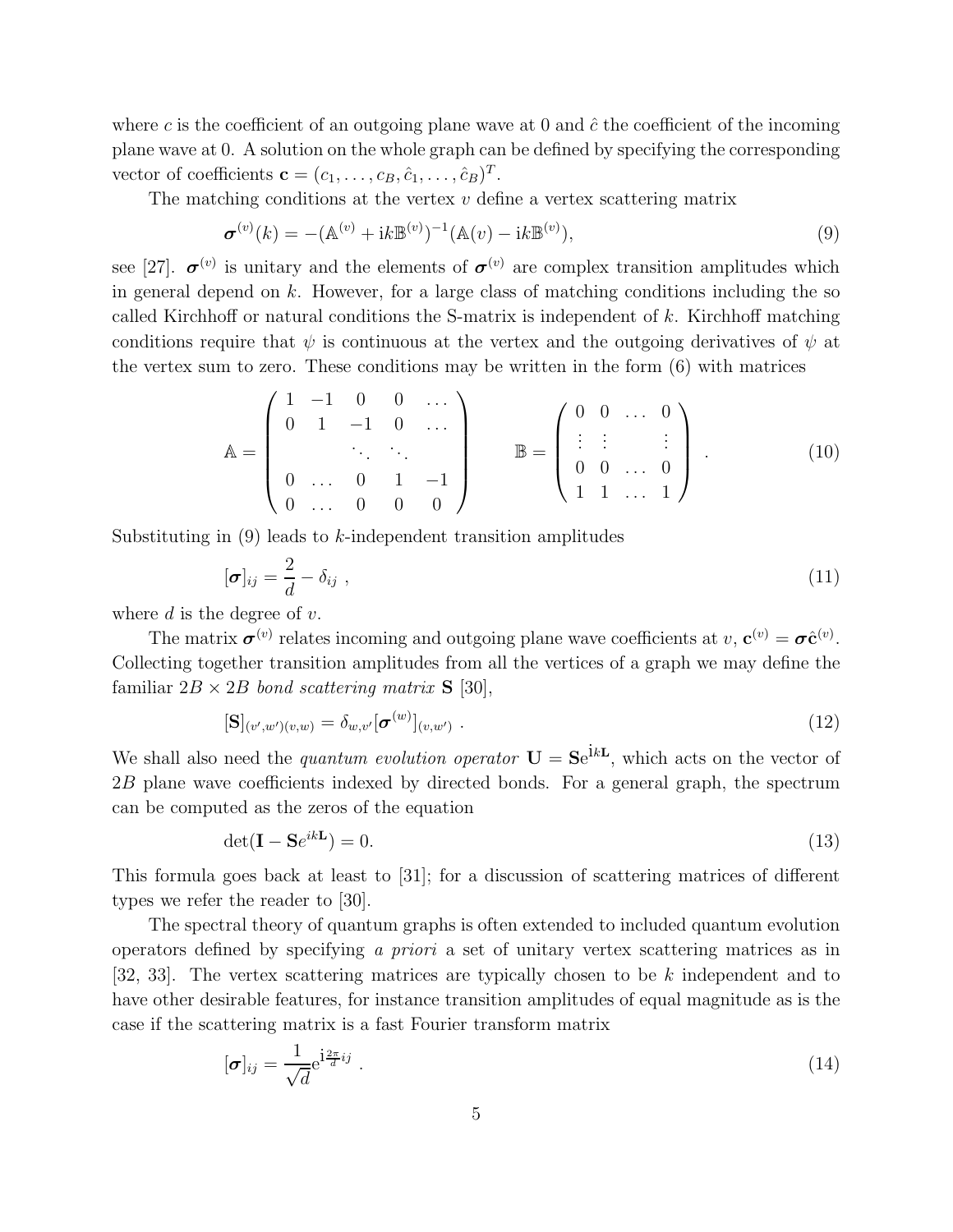Such a scattering matrix would be difficult to produce from matching conditions of a selfadjoint operator at a vertex. For such a quantum evolution operator the spectrum is still defined by (13) however the scattering matrices in general no longer correspond to a selfadjoint realization of the Laplace operator on the graph.

In the following we work with k-independent scattering matrices which can either be considered to come from a self-adjoint Laplace operator or through specifying unitary vertex scattering matrices directly.

#### 3. Some explicit examples

#### 3.1. Star graph with bonds of equal length

One case where the vacuum energy can be computed explicitly is the quantum star graph with bonds of equal length. This example was first considered in [8] and here, for completeness, we summarize the computation.



Figure 1. A star graph with  $B$  bonds

Consider a star graph (see Fig. 1) with B bonds. The bond b has length  $L_b$ . We consider the equation (7) with Neumann conditions. At the central vertex, this translates into

$$
\sum_{b} \psi'_b(0) = 0, \qquad \psi_1(0) = \ldots = \psi_B(0) \tag{15}
$$

and, at the end-vertices, into

$$
\psi_b'(L_b) = 0, \quad \forall b. \tag{16}
$$

Solutions of (7) together with (16) can be written as

$$
\psi_b(x) = C_b \cos(k(L_b - x)).
$$

Imposing (15) we conclude that the spectrum consists of the solutions to

$$
Z(k) = \sum_{b=1}^{B} \tan(kL_b) = 0,
$$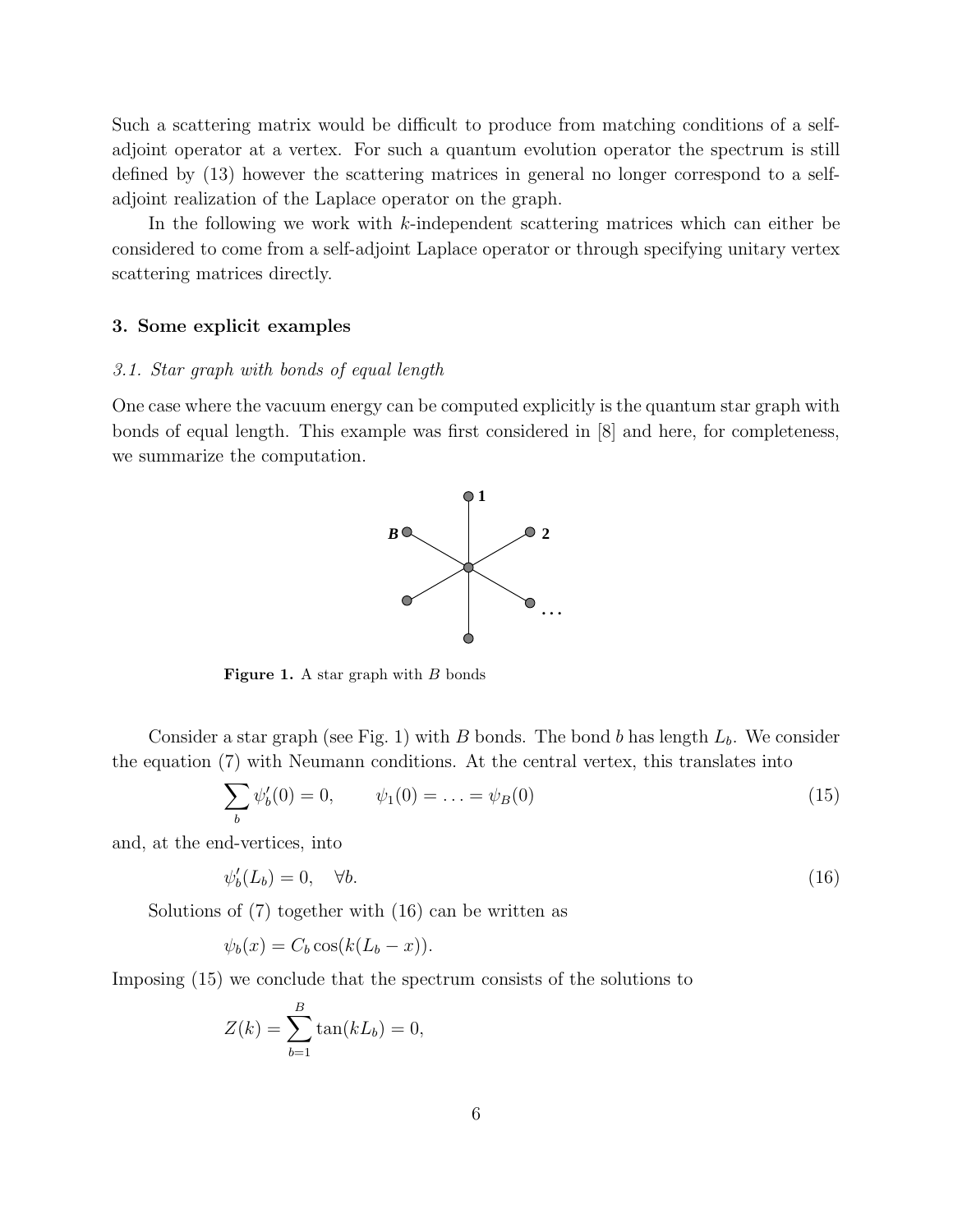if the lengths are rationally independent. We note that since  $Z(k)$  is an increasing function, there is exactly one zero of  $Z(k)$  between each pair of consecutive poles. Because of rational independence, the poles of different tangents do not coincide. If we lift the restriction on lengths, in addition to the zeros of  $Z(k)$  we have the following eigenvalues:  $\kappa$  is an eigenvalue of multiplicity m if there are  $m+1$  lengths  $L_{b_j}$  such that  $\kappa$  is a pole of each  $\tan(kL_{b_j})$ .

In particular, if all lengths are equal,  $L_1 = \ldots = L_B = L$ ,  $Z(k)$  is simply  $B \tan(kL)$ . Each zero of  $Z(k)$  is a simple eigenvalue, while each pole is an eigenvalue of multiplicity  $B - 1$ . We can now evaluate

$$
T(t) = \sum_{n=1}^{\infty} e^{-tk_n} = \sum_{n=0}^{\infty} e^{-n\pi t/L} + (B - 1) \sum_{n=0}^{\infty} e^{-(2n+1)\pi t/2L} = \frac{1 + (B - 1)e^{-\pi t/2L}}{1 - e^{-\pi t/L}}
$$

$$
= \frac{BL}{\pi} t^{-1} + \frac{1}{2} - \frac{(B - 3)\pi}{24L} t + O(t^2)
$$

Now we take the regular part and the limit  $t \to 0$  of  $-T'(t)/2$  which gives us the vacuum energy,

$$
E_c = \frac{(B-3)\pi}{48L}.\tag{17}
$$

#### 3.2. General graphs with bonds of equal length

If all bond lengths of the graph are equal to  $L$ , we can use equation (13) to explicitly describe the infinite spectrum of the graph in terms of the finite spectrum of S. Indeed let  $\Lambda$  be the diagonal matrix of the eigenvalues of **S**. Then  $e^{ikL} = e^{ikL}I$  and, therefore,  $\det(\mathbf{I} - \mathbf{S}e^{ikL\mathbf{I}}) = \det(\mathbf{I} - \mathbf{\Lambda}e^{ikL})$ . Consequently the solutions of equation (13) are the values k such that

$$
e^{ikL}e^{i\theta_j} = 1\tag{18}
$$

for some j. Here by  $e^{i\theta_j}$  we denoted the j-th eigenvalue of (unitary) matrix **S**. Thus the k-spectrum is

$$
\bigcup_{j=1}^{2B} \left\{ \frac{2\pi n - \theta_j}{L} \right\}_{n=1}^{\infty} \tag{19}
$$

where we choose  $\theta_j$  to lie between 0 and  $2\pi$ .

Now we compute the trace of the cylinder kernel  $T(t)$ 

$$
T(t) = \sum_{n=1}^{\infty} e^{-tk_n} = \sum_{j=1}^{2B} e^{t\theta_j/L} \sum_{n=1}^{\infty} e^{-2\pi nt/L} = \left(e^{2\pi t/L} - 1\right)^{-1} \sum_{j=1}^{2B} e^{t\theta_j/L} \tag{20}
$$

$$
= \sum_{j=1}^{2B} \left[ \frac{L}{2\pi t} + \frac{\theta_j - \pi}{2\pi} + \frac{3\theta_j^2 + 2\pi^2 - 6\theta_j \pi}{12L\pi} t + O(t^2) \right].
$$
 (21)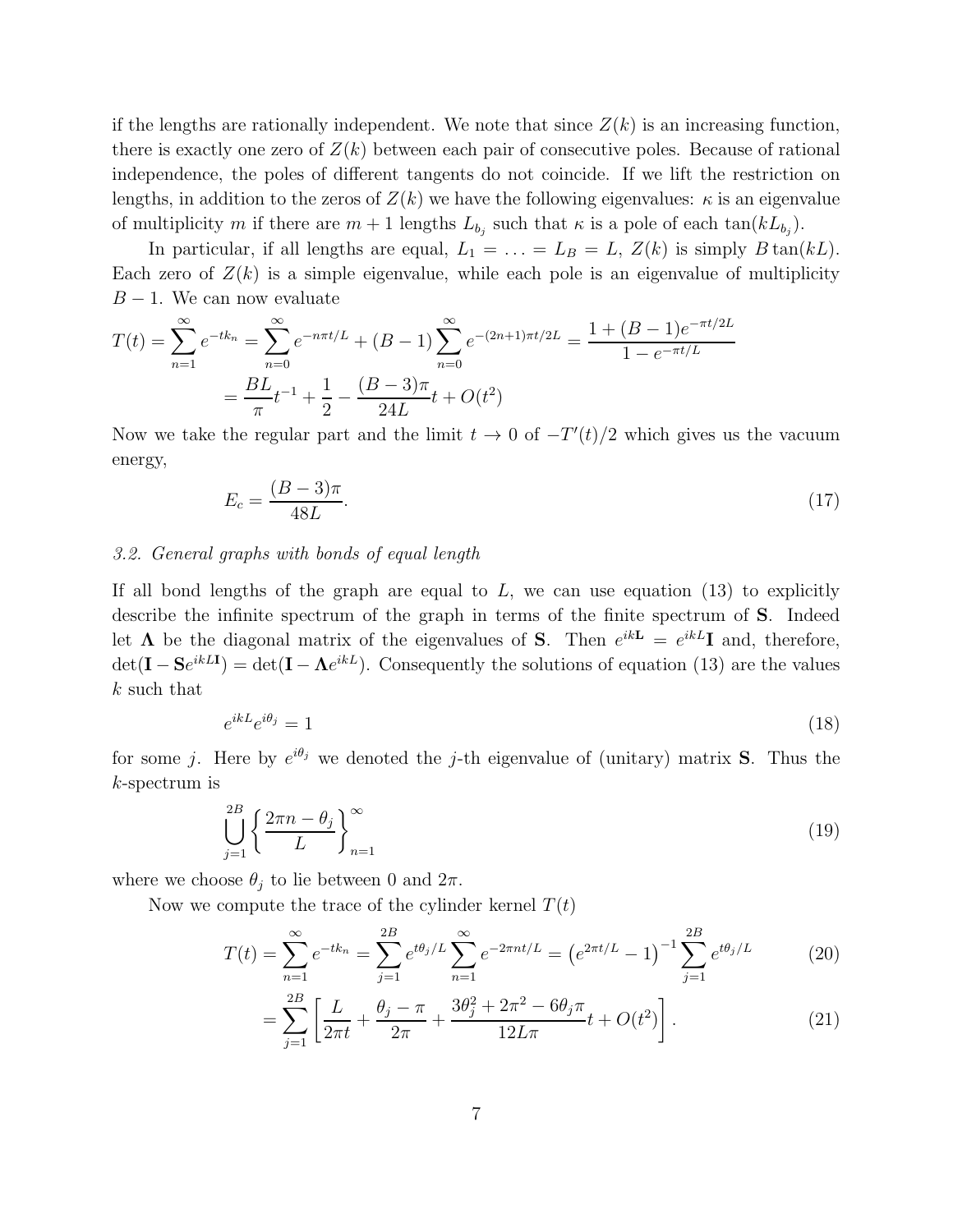Thus, the vacuum energy is

$$
E_c = -\sum_{j=1}^{2B} \frac{3\theta_j^2 + 2\pi^2 - 6\theta_j \pi}{12L\pi} = -\frac{\pi}{L} \sum_{j=1}^{2B} B_2(\theta_j/2\pi),\tag{22}
$$

where  $B_2(\cdot)$  is the second Bernoulli polynomial (compare to the  $B = 1$  case discussed in [6]).

As an example of application of formula (22) consider again the star graph with equal bond lengths. The eigenphases  $\theta_i$  of the S-matrix of a star graph are 0,  $\pi$ ,  $\pi/2$  and  $3\pi/2$ , the latter two with multiplicity  $B - 1$ . Substituting into equation (22) one can recover (17).

#### 3.3. Graphs with bonds of rational length

By introducing the Neumann vertices of degree 2 we do not change the spectrum of the graph and therefore the vacuum energy. On the other hand, if the bonds of the graph are rational (up to an overall factor), by introducing such "dummy" vertices we can convert the original graph into a graph with bonds of equal length. The number of bonds (and the dimension of the scattering matrix S) will increase as a result, but the vacuum energy will still be explicitly computable using equation (22).

Moreover, one can conceivably approximate rationally independent lengths by rational ones and use the result as a numerical approximation to the true vacuum energy. For this approach to work one needs to know, a priori, that  $E_c$  is continuous as a function of bond lengths. This question is one of the main subjects of Section 4.

#### 4. Vacuum energy via the trace formula

#### 4.1. Formal calculation

In this section we perform a formal calculation of the vacuum energy  $E_c$  using the trace formula. We shall investigate the rigor of the manipulations in Section 4.3.

The trace formula (see, e.g. [17]) connects the spectrum  $\{k_n\}$  of the graph with the set of all periodic orbits (or periodic paths) on the graphs. A periodic path of period  $n$  is a sequence  $(\alpha_1, \alpha_2, \ldots, \alpha_n)$  of directed bonds which satisfy  $[\mathbf{S}]_{\alpha_{j+1}, \alpha_j} \neq 0$  for all  $j = 1, \ldots, n$ (the index  $j+1$  is taken modulo n). A periodic orbit is an equivalence class of periodic paths with respect to the cyclic shift  $(\alpha_1, \alpha_2, \ldots, \alpha_n) \mapsto (\alpha_2, \ldots, \alpha_n, \alpha_1)$ . We denote by  $\mathcal{P}_n$  the set of all periodic paths of period n and by  $P$  the set of periodic paths of all periods. The the trace formula can be written as

$$
d(k) \equiv \sum_{n=1}^{\infty} \delta(k - k_n) = \frac{\mathcal{L}}{\pi} + \frac{1}{\pi} \text{Re} \sum_{p \in \mathcal{P}} A_p \frac{\ell_p}{n_p} e^{\mathbf{i}k\ell_p},\tag{23}
$$

where  $\mathcal L$  is the total length of the graph (the sum of the bond lengths),  $n_p$  is the period of the periodic path p,  $\ell_p = \sum_{j=1}^{n_p} L_{\alpha_j}$  is the length of p and  $A_p = \prod_{j=1}^{n} [\mathbf{S}]_{\alpha_{j+1}, \alpha_j}$  is its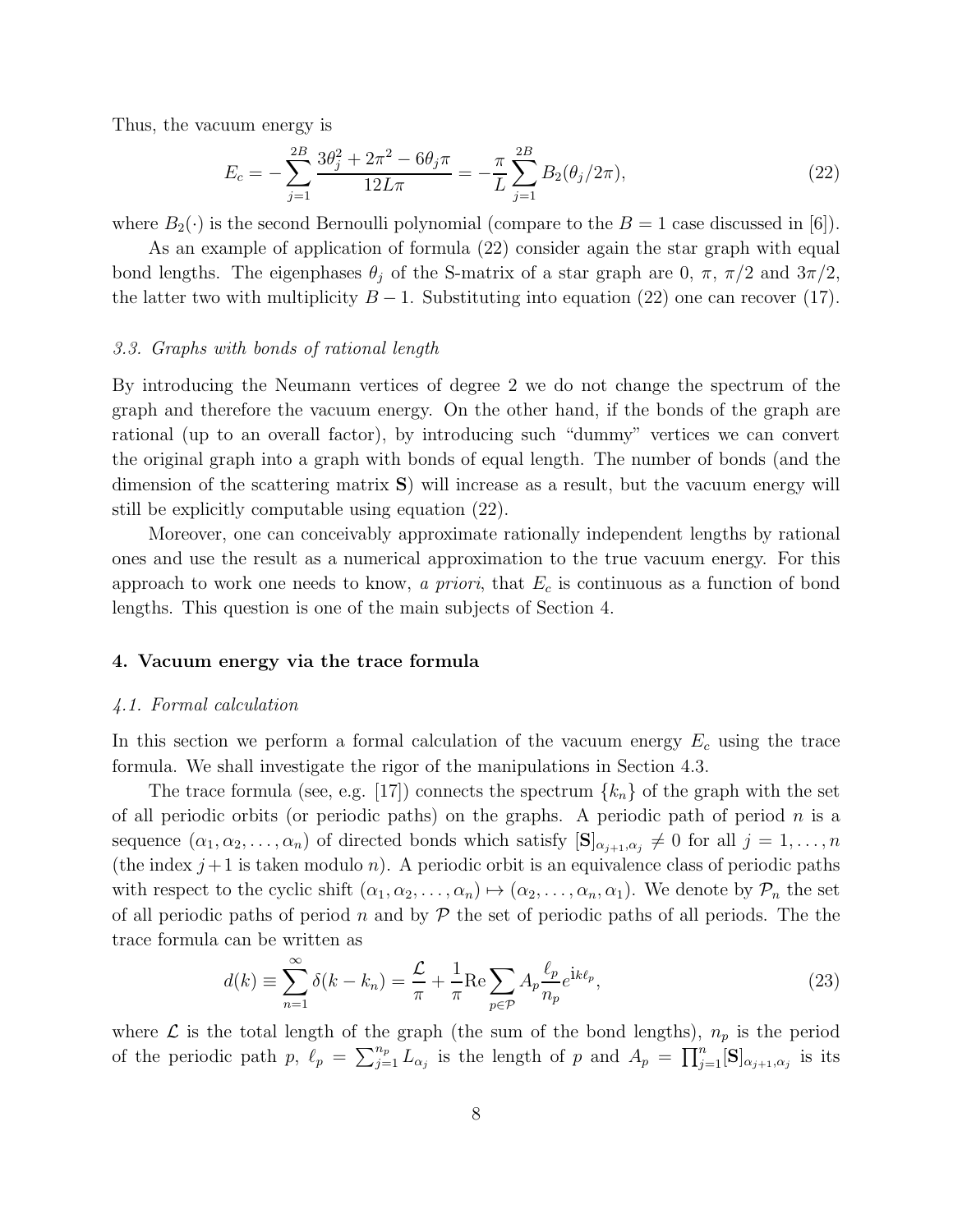amplitude. Using the trace formula and equation (2) we can formally compute the vacuum energy. Indeed,

$$
\sum_{n=1}^{\infty} k_n e^{-tk_n} = \int_0^{\infty} k e^{-kt} d(k) dk
$$
\n(24)

$$
= \frac{\mathcal{L}}{2\pi} \int_0^\infty k e^{-kt} dk + \frac{1}{\pi} \text{Re} \sum_{p \in \mathcal{P}} A_p \frac{\ell_p}{n_p} \int_0^\infty k e^{-kt + ik\ell_p} dk \tag{25}
$$

$$
=\frac{\mathcal{L}}{\pi}t^{-2} + \frac{1}{\pi}\text{Re}\sum_{p\in\mathcal{P}}\frac{A_p\ell_p}{n_p(t-\mathrm{i}\ell_p)^2}
$$
(26)

Removing the divergent Weyl term  $\mathcal{L}/\pi t^2$  due to regularization and taking the limit  $t \to 0$ leads to the following simple expression for the vacuum energy,

$$
E_c = -\frac{1}{2\pi} \text{Re} \sum_{p \in \mathcal{P}} \frac{A_p}{\ell_p n_p}.
$$
\n
$$
(27)
$$

#### 4.2. Equal bond lengths; equivalence to (22)

In the case of equal bond lengths (27) should be equivalent to the sum of second Bernoulli polynomials (22). If the length of each bond is L an orbit that visits n bonds has length  $nL$ and we may rewrite  $(27)$  as a sum over the topological length n followed by a sum over the set of all periodic paths visiting *n* bonds,  $\mathcal{P}_n$ ,

$$
E_c = -\frac{1}{2\pi L} \text{Re} \sum_{n=1}^{\infty} \frac{1}{n^2} \sum_{p \in \mathcal{P}_n} A_p \tag{28}
$$

$$
= -\frac{1}{2\pi L} \sum_{n=1}^{\infty} \frac{1}{n^2} \sum_{\alpha_1=1}^{2B} \dots \sum_{\alpha_n=1}^{2B} \text{Re}(S_{\alpha_1 \alpha_2} S_{\alpha_2 \alpha_3} \dots S_{\alpha_n \alpha_1})
$$
(29)

$$
=-\frac{1}{2\pi L}\sum_{n=1}^{\infty}\frac{1}{2n^2}(\operatorname{tr}\mathbf{S}^n+\operatorname{tr}(\mathbf{S}^\dagger)^n)
$$
(30)

$$
= -\frac{1}{2\pi L} \sum_{n=1}^{\infty} \sum_{j=1}^{2B} \frac{\cos n\theta_j}{n^2},
$$
\n(31)

where  $e^{i\theta_j}$  are the eigenvalues of the matrix **S** with  $0 \le \theta \le 2\pi$ . The sum over n can be expressed in a closed form, see Abramowitz and Stegun [34], formulae 27.8.6,

$$
\sum_{n=1}^{\infty} \frac{\cos(n\theta)}{n^2} = \frac{3\theta^2 + 2\pi^2 - 6\pi\theta}{12} = \pi^2 B_2(\theta/2\pi),
$$
\n(32)

where  $B_2(\cdot)$  is the second Bernoulli polynomial. Consequently we recover expression (22).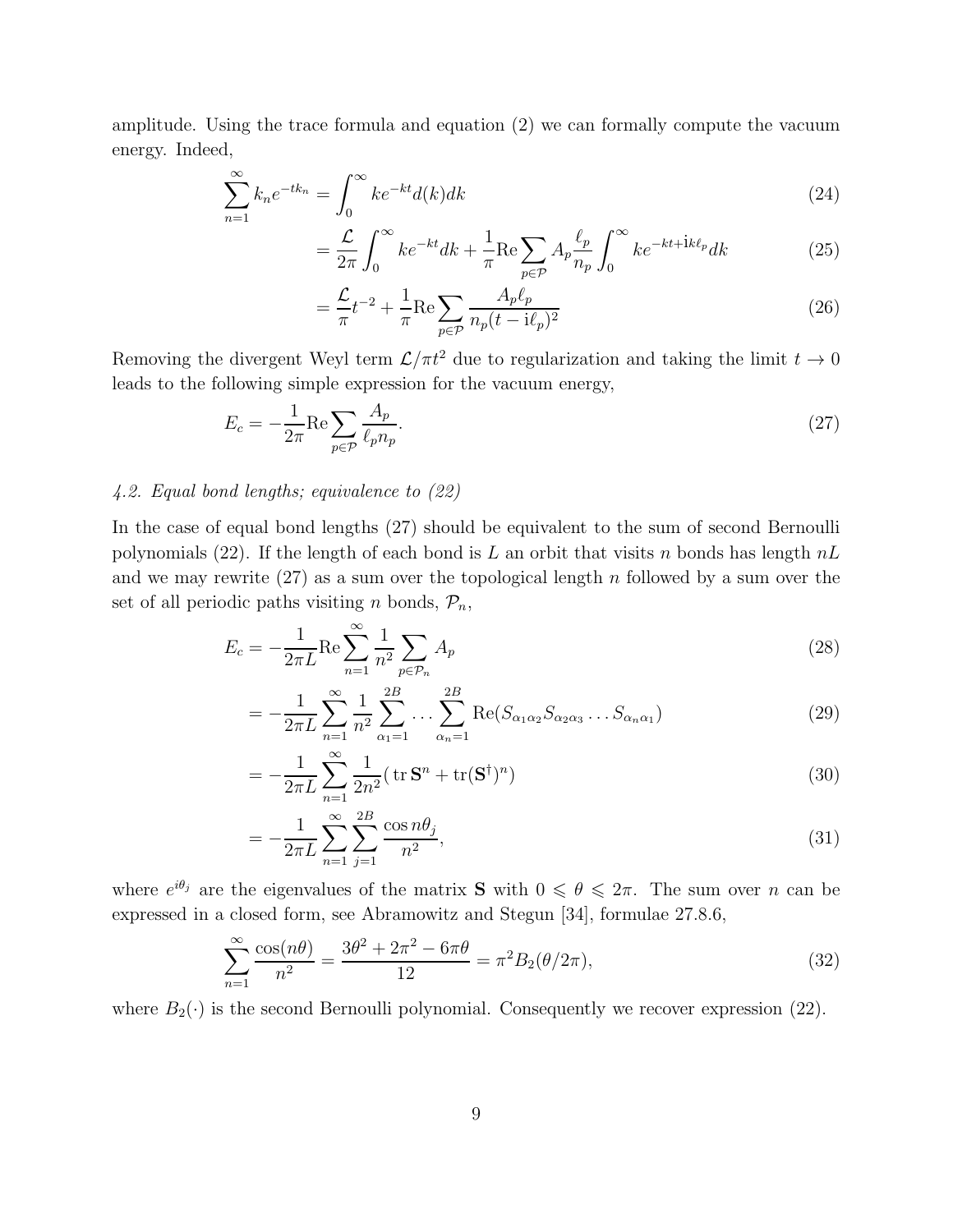#### 4.3. Convergence of (27); vacuum energy as a function of the bond lengths

We shall now present a rigorous derivation of equation (27).

Theorem 1. The vacuum energy of the graph, defined as

$$
E_c = \frac{1}{2} \lim_{t \to 0+} \left[ \sum_{n=1}^{\infty} k_n e^{-t k_n} - \frac{L}{\pi t^2} \right],
$$

is given by

$$
E_c = \frac{1}{2\pi} \sum_{n=1}^{\infty} \frac{1}{n} \text{Re} \int_0^{\infty} \text{tr} \left( \mathbf{S} e^{-s\mathbf{L}} \right)^n \text{d}s \tag{33}
$$

$$
= -\frac{1}{2\pi} \text{Re} \sum_{n=1}^{\infty} \sum_{p \in \mathcal{P}_n} \frac{A_p}{\ell_p n_p},\tag{34}
$$

where  $P_n$  denotes the set of all periodic paths of period n. The vacuum energy is smooth ( $C^{\infty}$ ) as a function of bond lengths on the set  $\{L_b > 0\}$ .

**Remark 1.** The sum over the periodic orbits in  $(34)$  is finite for each n. We will show, in particular, that the sum over  $n$  is absolutely and uniformly convergent. More precisely we will derive the following bound,

$$
\left| \sum_{p \in \mathcal{P}_n} \frac{A_p}{\ell_p n} \right| \le \frac{2B}{n^2 L_{\min}},\tag{35}
$$

where  $2B$  is the number of (directed) bonds and  $L_{\text{min}}$  is the minimal bond length. This estimate shows that, if the (finite!) sum over periodic orbits of a fixed length is performed first, the series in (34) becomes absolutely convergent. Moreover, it is uniformly convergent with respect to the change in bond length as long as  $L_{\text{min}}$  remains bounded away from zero.

We would like to mention that our estimate  $(35)$  agrees with the numerical results of  $[8]$ , even though in [8] the ordering of the periodic orbits was different (according to the metric length  $\ell_p$  rather than topological length n).

*Proof of (33)-(34)*. The  $C^{\infty}$  part of the proof will be given in the following section.

We start with the definition of the vacuum energy and integrate by parts,

$$
\sum_{n=1}^{\infty} k_n e^{-tk_n} = \int_0^{\infty} (tk - 1)e^{-tk} N(k)dk,
$$
\n(36)

where  $N(k)$  is the *integrated density of states* (IDS), a piecewise constant, increasing function

$$
N(k) = \#\{n : 0 < k_n < k\}.\tag{37}
$$

The integrated density of states  $N(k)$  can be split into two parts,

$$
N(k) = \text{const} + \frac{k\mathcal{L}}{\pi} + N^{\text{osc}}(k). \tag{38}
$$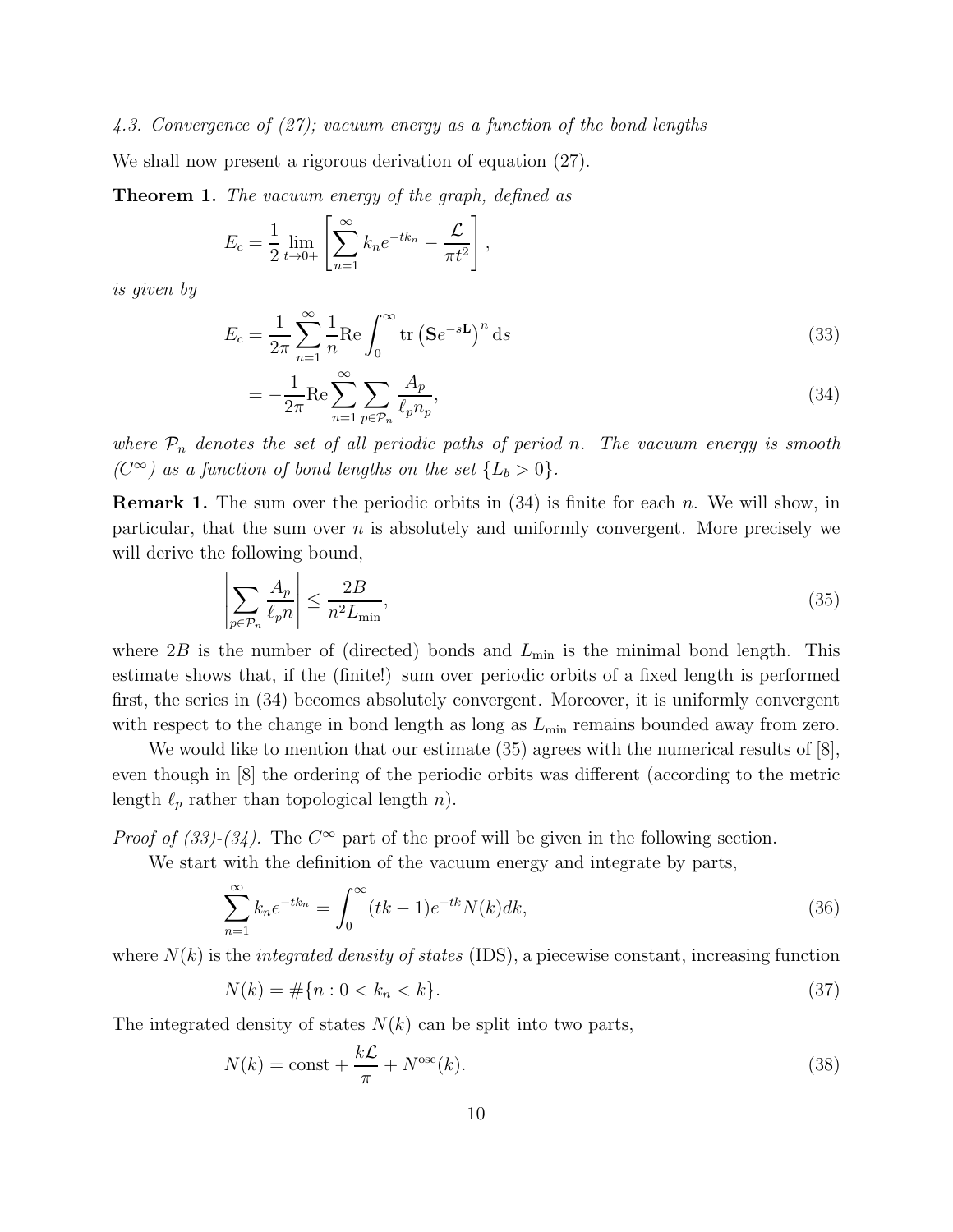The first two terms are unimportant: The first term makes no contribution in the integral, and the second term is removed at the regularization stage. The oscillatory part possesses an expansion, see [17], equation (5.24),

$$
N^{\rm osc}(k + i\varepsilon) = \frac{1}{\pi} \text{Im} \sum_{n=1}^{\infty} \frac{1}{n} \text{tr } \mathbf{U}^n(k + i\varepsilon), \tag{39}
$$

where  $\mathbf{U} = \mathbf{S}e^{\mathbf{i}k\mathbf{L}}$ .

This expansion is absolutely convergent as long as  $\varepsilon > 0$  since the matrix  $\mathbf{U}^n(k + i\varepsilon)$  is then subunitary (all eigenvalues lie within a circle of radius strictly less than 1). As  $\varepsilon \to 0$ ,  $N^{\rm osc}(k + i\varepsilon)$  converges to  $N^{\rm osc}(k)$  pointwise almost everywhere. Moreover,  $|N^{\rm osc}(k + i\varepsilon)|$  is uniformly bounded by the number of bonds  $B$  (in other systems one can show that the Weyl law implies that  $|N^{\text{osc}}(k)| = O(k^d)$  as  $k \to \infty$  where d is the dimension of the system). Therefore,

$$
E_c = -\frac{1}{2} \lim_{t \to 0} \lim_{\varepsilon \to 0} \int_0^\infty (tk - 1)e^{-tk}N^{\rm osc}(k + i\varepsilon)dk,
$$
\n(40)

and, using the convergence of expansion (39),

$$
E_c = -\frac{1}{2\pi} \lim_{t \to 0} \lim_{\varepsilon \to 0} \sum_{n=1}^{\infty} \frac{1}{n} \text{Im} \int_0^{\infty} (tk - 1)e^{-tk} \left[ \text{tr } \mathbf{U}^n(k + \mathrm{i}\varepsilon) \right] \mathrm{d}k. \tag{41}
$$

We will now show that the integral

$$
R_n = \int_0^\infty (tk - 1)e^{-tk} \left[ \text{tr } \mathbf{U}^n(k + i\varepsilon) \right] dk \tag{42}
$$

is absolutely bounded by  $1/n$ . Thus the series is absolutely convergent uniformly in  $\varepsilon$  and t and we can take the limits inside the sum.

A typical term in the (finite!) expansion of the trace is  $A_p e^{i k \ell_p} e^{-\varepsilon \ell_p}$ . The two exponential factors,  $e^{-tk}$  and  $e^{ik\ell_p}$ , ensure that the integrand is exponentially decaying in k in the first quadrant of C. Therefore we can rotate the contour of integration to the imaginary line,  $k = i s$ . The integral becomes

$$
R_n = \mathbf{i} \int_0^\infty (\mathbf{i}st - 1)e^{-\mathbf{i}st} \operatorname{tr} \left(\mathbf{S}e^{-(s+\varepsilon)\mathbf{L}}\right)^n ds. \tag{43}
$$

We estimate

$$
\left| \text{tr} \left( \mathbf{S} e^{-(s+\varepsilon)\mathbf{L}} \right)^n \right| \le \sum_{j=1}^{2B} |\lambda_j(s+\varepsilon)|^n, \tag{44}
$$

where 2B is the size of the matrix **S** and  $\lambda_j$  is j-th eigenvalue of the matrix  $\mathbf{S}e^{-(s+\varepsilon)L}$ . According to a familiar argument (see, e.g. [35]), the maximal  $|\lambda_j|$  is bounded from above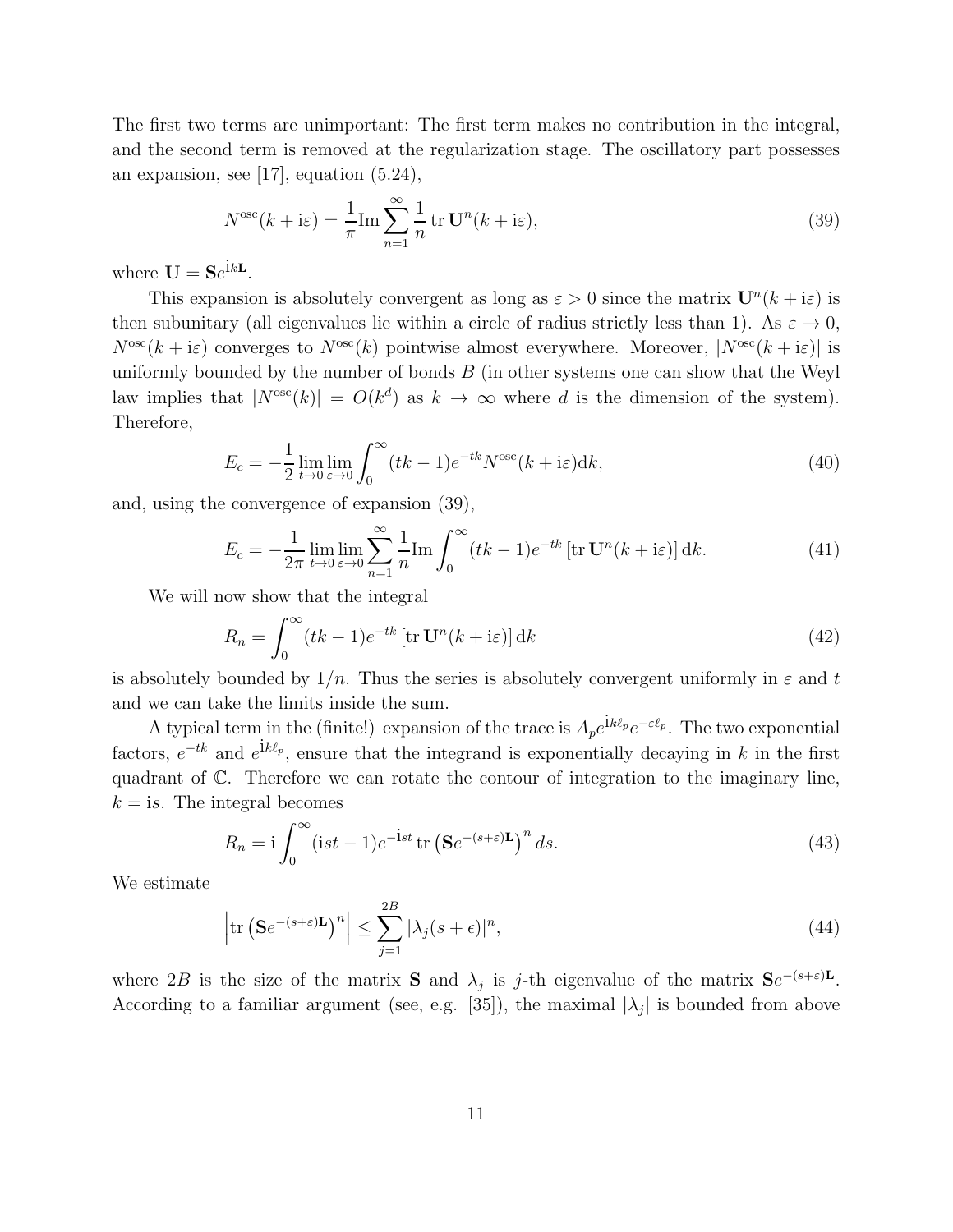by the maximal singular value of the matrix. The singular values are square roots of the eigenvalues of

$$
\left(\mathbf{S}e^{-(s+\epsilon)\mathbf{L}}\right)^{\dagger}\left(\mathbf{S}e^{-(s+\epsilon)\mathbf{L}}\right)=e^{-2(s+\epsilon)\mathbf{L}},
$$

which is a diagonal matrix with the maximal entry  $e^{-2(s+\epsilon)L_{\min}}$  ( $L_{\min}$  is the smallest bond length of the graph). Thus we can estimate

$$
\left| \text{tr} \left( \mathbf{S} e^{-(s+\varepsilon)\mathbf{L}} \right)^n \right| \le e^{-nsL_{\min}} 2B. \tag{45}
$$

Finally,

$$
|R_n| \le 2B \int_0^\infty |\mathrm{i}st - 1| e^{-nsL_{\min}} ds \sim \frac{1}{n}.\tag{46}
$$

We notice that the integrand of (43) can be absolutely bounded by  $e^{-ns(L_{\min}-\delta)}$  for arbitrarily small  $\delta$  and sufficiently small t. Thus, having brought the limits inside the sum, we can use the dominated convergence theorem to bring them inside the integral. Taking the limit  $t \to 0$  and  $\varepsilon \to 0$  inside integral (43) produces

$$
E_c = \frac{1}{2\pi} \sum_{n=1}^{\infty} \frac{1}{n} \text{Re} \int_0^{\infty} \text{tr} \left( \mathbf{S} e^{-s\mathbf{L}} \right)^n \text{d}s. \tag{47}
$$

Now we expand the trace,

$$
\operatorname{tr}\left(\mathbf{S}e^{-s\mathbf{L}}\right)^n = \sum_{p \in \mathcal{P}_n} A_p e^{-s\ell_p},\tag{48}
$$

and integrate term by term to recover (34).

Remark 2. The basic idea of the proof, shifting the convergence into the subunitary matrix (see equation (43) and (45)) can also be used to study the convergence of the trace formula itself. This was done in [36].

Remark 3. Since S is k-independent, the trace in the integral is real and we do not need to take the real part in equations (33)-(34). Indeed, the following lemma easily follows from the definition of **S** and [20, Prop 2.4] applied to the matrices  $\boldsymbol{\sigma}^{(v)}$ .

**Lemma 1.** The  $S$ -matrix of a graph is  $k$ -independent if and only if it satisfies

$$
JSJ = S^{\dagger},\tag{49}
$$

where **J** is defined by  $J_{\alpha,\beta} = \delta_{\alpha,\bar{\beta}}$  ( $\bar{\beta}$  is the reversal of  $\beta$  as defined in section 2).

Now the complex conjugate of tr  $(Se^{-sL})^n$  is

$$
\operatorname{tr}\left(e^{-s\mathbf{L}}\mathbf{S}^{\dagger}\right)^{n} = \operatorname{tr}\left(e^{-s\mathbf{L}}\mathbf{J}\mathbf{S}\mathbf{J}\right)^{n} = \operatorname{tr}\left(\mathbf{S}\mathbf{J}e^{-s\mathbf{L}}\mathbf{J}\right)^{n} = \operatorname{tr}\left(\mathbf{S}e^{-s\mathbf{L}}\right)^{n},\tag{50}
$$

where we used the fact that the length of a bond is invariant with respect to direction reversal and, therefore,  $\mathbf{J}e^{-s\mathbf{L}}\mathbf{J}=e^{-s\mathbf{L}}$ .

 $\Box$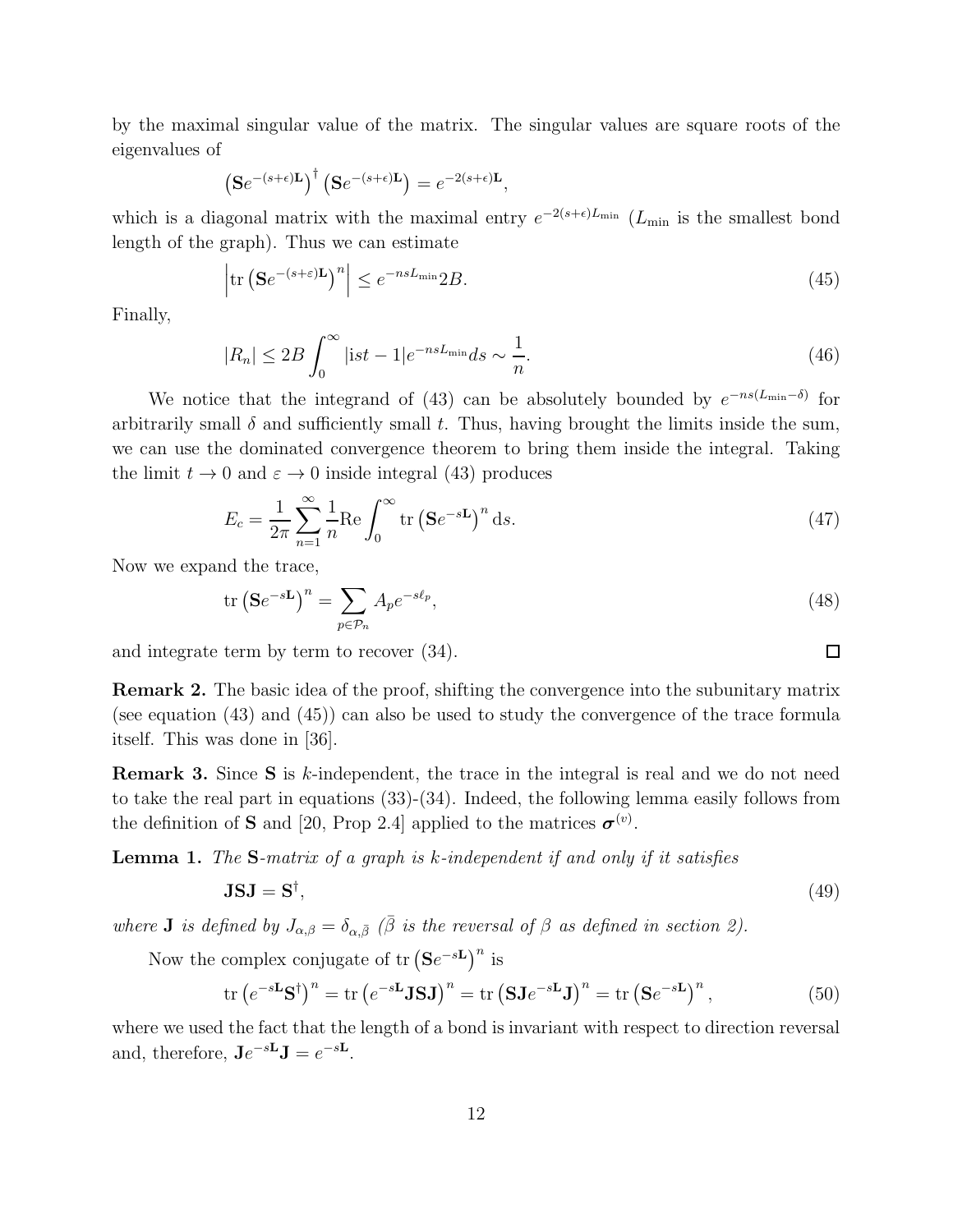# 4.4. Derivatives of the vacuum energy

*Proof of differentiability of*  $E_c$ *.* We differentiate the expression (33) term by term and show that the result is also absolutely convergent. This can be done by using the following bound on the partial derivatives of  $\{\text{se}^{-sL}\}^n$ ,

$$
\left| \frac{\partial^{m_1} \dots \partial^{m_B}}{\partial L_1^{m_1} \dots \partial L_B^{m_B}} \text{tr} \left( \mathbf{S} e^{-s \mathbf{L}} \right)^n \right| \leqslant \frac{2B e^{-s n L_{\min}/2}}{(L_{\min}/2)^{|\mathbf{m}|}}. \tag{51}
$$

Before proving (51) we note that it implies the following bound,

$$
\left| \frac{1}{n} \int_0^\infty \frac{\partial^{m_1} \dots \partial^{m_B}}{\partial L_1^{m_1} \dots \partial L_B^{m_B}} \text{tr}\left(\mathbf{S} e^{-s\mathbf{L}}\right)^n \, ds \right| \leqslant \frac{2B}{n^2 (L_{\text{min}}/2)^{|\mathbf{m}|+1}} \,. \tag{52}
$$

Consequently

$$
\sum_{n=1}^{\infty} \frac{1}{n} \int_0^{\infty} \frac{\partial^{m_1} \dots \partial^{m_B}}{\partial L_1^{m_1} \dots \partial L_B^{m_B}} \text{tr}(\mathbf{S} e^{-s\mathbf{L}})^n \text{d}s
$$

converges absolutely and we are therefore allowed to differentiate (33) term by term. We conclude that the vacuum energy is  $C^{\infty}$  as a function of bond lengths.

To prove bound (51) we use the Cauchy integral formula (see, e.g., [37]),

$$
\frac{\partial^{m_1} \dots \partial^{m_B}}{\partial L_1^{m_1} \dots \partial L_B^{m_B}} \operatorname{tr} \left( \mathbf{S} e^{-s \mathbf{L}} \right)^n = \frac{1}{(2\pi)^B} \int_0^{2\pi} \dots \int_0^{2\pi} \frac{\operatorname{tr} \left( \mathbf{S} e^{-s(\mathbf{L} + \mathbf{R}(\phi))} \right)^n}{R_1^{m_1} \dots R_B^{m_B}} d\phi_1 \dots d\phi_B \tag{53}
$$

where  $R_j = r_j e^{i\phi_j}$  and  $\mathbf{R}(\boldsymbol{\phi}) = \text{diag}\{R_1, \ldots, R_B, R_1, \ldots, R_B\}$ . Let  $\mathbf{A} = \mathbf{S} e^{-s(\mathbf{L} + \mathbf{R})}$ . Since S is unitary, we find  $\mathbf{A}^{\dagger} \mathbf{A} = e^{-s(2\mathbf{L} + \mathbf{R} + \mathbf{R}^{\dagger})}$ . The eigenvalues of **A** are bounded by the maximal singular value of A,

$$
|\text{eig}(\mathbf{A})| \leq \max_{b=1...B} e^{-s(L_b + r_b \cos(\phi_b))}.
$$
\n(54)

By choosing the radius  $r_b = L_{\text{min}}/2$  we see that

$$
|\text{eig}(\mathbf{A})| \leq \max_{b=1...B} e^{-s(L_b - L_{\min}/2)} = e^{-sL_{\min}/2} , \qquad (55)
$$

and

$$
\left|\operatorname{tr}\left(\mathbf{S}e^{-s(\mathbf{L}+\mathbf{R}(\phi))}\right)^n\right| = \left|\operatorname{tr}\mathbf{A}^n\right| \le \sum_{j=1}^{2B} \left|\operatorname{eig}(\mathbf{A})_j\right|^n \le 2B e^{-snL_{\min}/2}.\tag{56}
$$

Using this bound in (53) gives

$$
\left| \frac{\partial^{m_1} \dots \partial^{m_B}}{\partial L_1^{m_1} \dots \partial L_B^{m_B}} \text{tr} \left( \mathbf{S} e^{-s \mathbf{L}} \right)^n \right| \leq \frac{1}{(2\pi)^B} \int_0^{2\pi} \dots \int_0^{2\pi} \frac{2B e^{-s n L_{\min}/2}}{(L_{\min}/2)^{|\mathbf{m}|}} d\phi_1 \dots d\phi_B \tag{57}
$$
\nwhich establishes (51).

which establishes (51).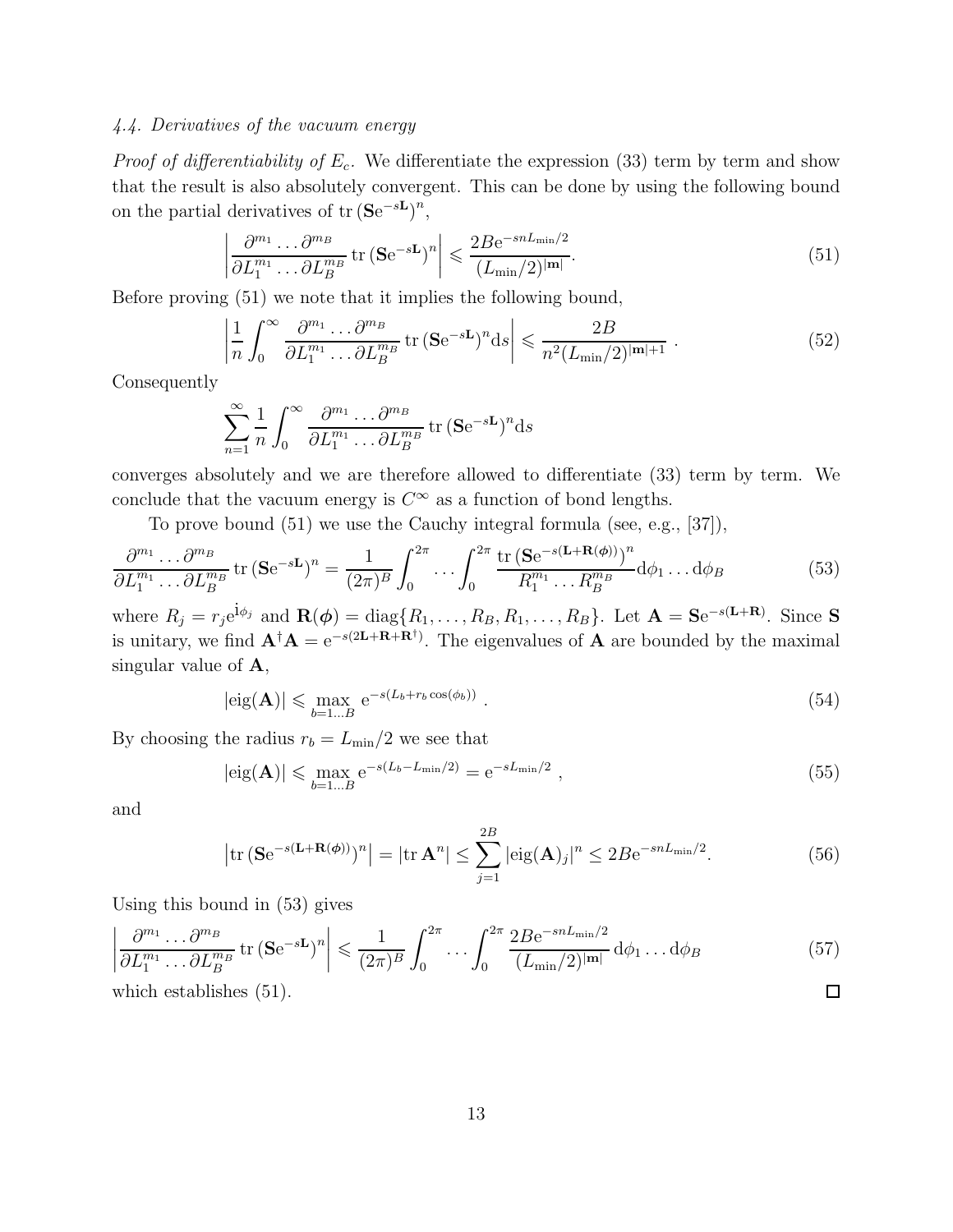#### 5. Method of images expansion and the equivalence of two expansions

We can evaluate the trace of the cylinder kernel  $T(t)$  by constructing the kernel itself. The cylinder kernel,  $T_{bb'}(t; x, y)$  where x is measured on bond b and y on bond b' satisfies the following equation on each bond b

$$
-\frac{\partial^2}{\partial x^2}T_{bb'}(t;x,y) = \frac{\partial^2}{\partial t^2}T_{bb'}(t;x,y)
$$
\n(58)

for  $t > 0$ ,  $T_{bb'} \to 0$  as  $t \to \infty$ , with boundary conditions (6) with respect to the x coordinate, and the initial condition  $T_{bb'}(0; x, y) = \delta_{bb'}\delta(x - y)$ . By separating variables in (58) it can be shown that the trace of  $T$  is

$$
T(t) \stackrel{\text{def}}{=} \sum_{b=1}^{B} \int_{0}^{L_b} T_{bb'}(t; x, x) \, \mathrm{d}x = \sum_{n} e^{-k_n t} \, . \tag{59}
$$

The corresponding free space kernel (i.e. the solution of equation (58) on the whole real line with the initial condition  $T_0(0; x - y) = \delta(x - y)$  is

$$
T_0(t; x - y) = \frac{t/\pi}{t^2 + (x - y)^2}.
$$
\n(60)

We can apply the method of images (i.e. multiple reflection) to the free space kernel to obtain the kernel on the graph. The cylinder kernel is then written in terms of paths which begin at y on the bond  $b'$  and end at x on the bond  $b$  (the details of the construction are given in [22]),

$$
T_{bb'}(t; x, y) = \delta_{bb'} T_0(t; x - y)
$$
  
+ 
$$
\sum_{n=0}^{\infty} \sum_{\mathbf{p} \in \mathbb{P}_n} \left[ A_{b^+\mathbf{p}b'^+} T_0(t; L_b + \ell_\mathbf{p} + x - y) + A_{b^+\mathbf{p}b'^-} T_0(t; -\ell_\mathbf{p} - x - y) \right]
$$
(61)  
+ 
$$
A_{b^-\mathbf{p}b'^-} T_0(t; -\ell_\mathbf{p} - L_b + x - y) + A_{b^-\mathbf{p}b'^+} T_0(t; L_{b'} + \ell_\mathbf{p} + L_b - x - y)
$$

In the above expression, we denote the two directed bonds associated with the undirected bond b by  $b^+$  and  $b^-$ . The path of topological length  $n$ ,  $\mathbf{p} = (\alpha_1, \dots, \alpha_n)$  is an n vector of directed bonds and  $\mathbb{P}_n$  is the set of all such paths. The metric length of a path is  $\ell_{\mathbf{p}} = \sum_{j=1}^{n} L_{\alpha_j}$  and  $A_{\mathbf{p}} = [\mathbf{S}]_{\alpha_n \alpha_{n-1}} \cdots [\mathbf{S}]_{\alpha_3 \alpha_2} [\mathbf{S}]_{\alpha_2 \alpha_1}$  is the stability amplitude of the path. Note that even at the stage represented in  $(62)$  we have assumed the matrix **S** is k-independent.

To obtain the trace, we let  $b = b'$  and  $y = x$ . While this corresponds to "closing" the paths, we do not always get periodic paths in the topological sense of Section 4.1. Indeed, a periodic path would return to the initial point  $x<sub>b</sub>$  with the same momentum (or direction), whereas when the paths corresponding to the second and fourth terms of  $(62)$  return to  $x<sub>b</sub>$ , the momentum has the opposite sign, see Fig. 2. The latter paths we shall call bounce paths. The difficulty in the method of images is in the handling of the bounce paths.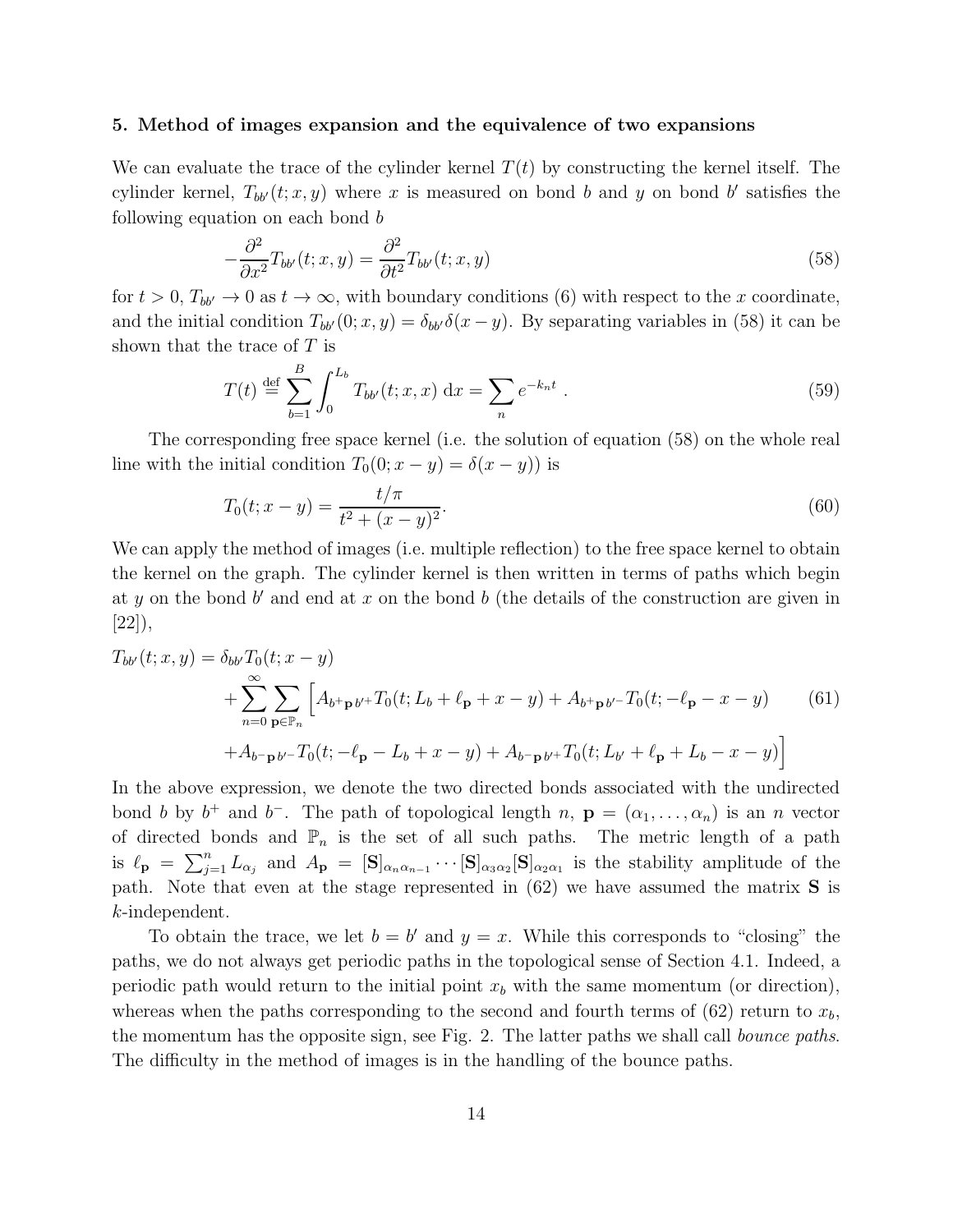

Figure 2. An example of a periodic path (left) and a bounce path (right).

After integrating  $T_{bb}(t; x, x)$  we break the formula into three parts

$$
T(t) = T_{\text{FS}}(t) + T_{\text{PO}}(t) + T_{\text{BP}}(t),
$$
\n(62)

where FS stands for free space, BP for bounce paths, and PO for periodic orbits. The three parts are (taking into account that  $T_0(t; x)$  is even in x):

$$
T_{\rm FS}(t) = \sum_{b=1}^{B} \int_0^{L_b} T_0(t;0) \, \mathrm{d}x = T_0(t;0)\mathcal{L},\tag{63}
$$

$$
T_{\rm PO}(t) = \sum_{b=1}^{B} \int_0^{L_b} \sum_{n=0}^{\infty} \sum_{\mathbf{p} \in \mathbb{P}_n} \left[ A_{b+\mathbf{p}\,b+} T_0(t; L_b + \ell_\mathbf{p}) + A_{b-\mathbf{p}\,b-} T_0(t; \ell_\mathbf{p} + L_b) \right] dx,
$$
(64)

$$
T_{\rm BP}(t) = \sum_{b=1}^{B} \int_0^{L_b} \sum_{n=0}^{\infty} \sum_{\mathbf{p} \in \mathbb{P}_n} \left[ A_{b+\mathbf{p}b-} T_0(t; \ell_{\mathbf{p}} + 2x) + A_{b-\mathbf{p}b+} T_0(t; 2L_b + \ell_{\mathbf{p}} - 2x) \right] dx.
$$
 (65)

We shall use the following lemma to simplify the bounce path term.

**Lemma 2.** If the scattering matrix  $S$  of a graph is k-independent, then

$$
\sum_{\alpha=1}^{2B} A_{\alpha\alpha_{n-1}\cdots\alpha_1\bar{\alpha}} = J_{\alpha_1\alpha_{n-1}} A_{\alpha_{n-1}\cdots\alpha_1},
$$

where  $J_{\alpha,\beta} = \delta_{\alpha,\bar{\beta}}$ .

Proof. Writing out the above,

$$
\sum_{\alpha} A_{\alpha\alpha_{n-1}\cdots\alpha_1\bar{\alpha}} = S_{\alpha_{n-1}\alpha_{n-2}} \cdots S_{\alpha_3\alpha_2} S_{\alpha_2\alpha_1} \sum_{\alpha} S_{\alpha_1\bar{\alpha}} S_{\alpha\alpha_{n-1}}.
$$
\n(66)

The last sum in the above is equivalent to an element of  $SJS$ , but  $JSJS = I$ , see lemma 1, and  $J^{-1} = J$ , therefore  $SJS = J$ .  $\Box$ 

Now we come to the following theorem which proves the equivalence of this method to the trace formula method of Section 4.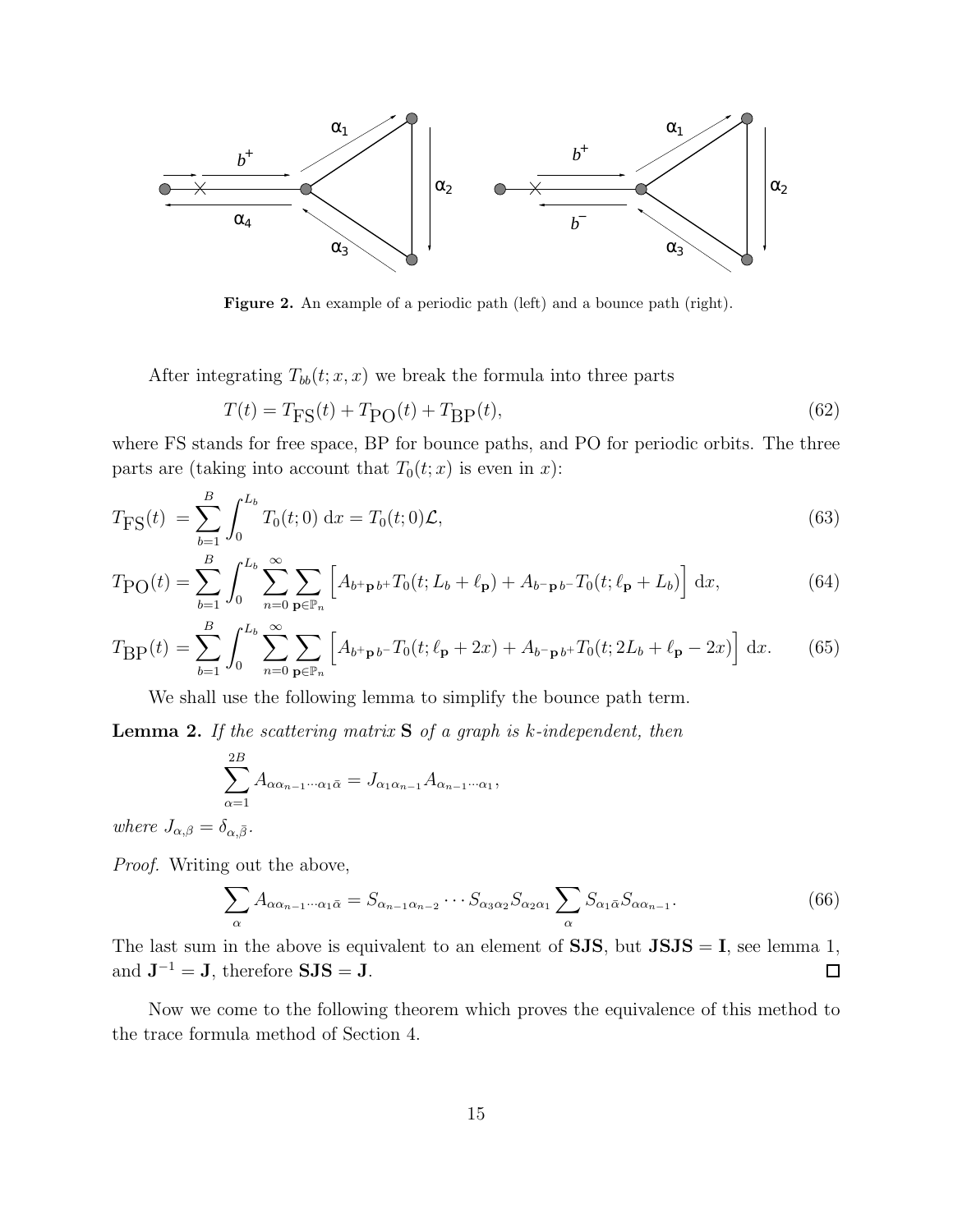Theorem 2.

$$
T(t) = \frac{\mathcal{L}}{\pi t} + \frac{1}{4} \text{tr}(JS) + \sum_{n=1}^{\infty} \sum_{p \in \mathcal{P}_n} A_p \frac{\ell_p}{n} \frac{t/\pi}{t^2 + \ell_p^2}
$$
(67)

and consequently,

$$
E_c = -\frac{1}{2\pi} \sum_{n=1}^{\infty} \sum_{p \in \mathcal{P}_n} \frac{A_p}{\ell_p n}.
$$
\n
$$
(68)
$$

Remark 4. A special case of this proof was done for the heat kernel with Kirchhoff conditions by Roth [18]. Similarly, Kostrykin and Schrader have an analogue of this proof (again, for the heat kernel) in [20].

*Proof.* The first term in  $T(t)$  is the free space term  $T_{\text{FS}}$ , which we found above to be equal to  $T_0(t;0)\mathcal{L} = \mathcal{L}/\pi t$ . Thus we need only consider the periodic path and bounce path terms. *Periodic orbit contribution.* There is no x-dependence in  $(64)$ , so the integration gives

$$
T_{\rm PO}(t) = \sum_{n=0}^{\infty} \sum_{\mathbf{p} \in \mathbb{P}_n} \sum_{b=1}^{B} \left[ A_{b-\mathbf{p}b-} + A_{b+\mathbf{p}b+} \right] T_0(t; \ell_{\mathbf{p}} + L_b) L_b.
$$
 (69)

The two amplitudes can be written as a single sum over the directed bond  $\alpha$ ,

$$
\sum_{b=1}^{B} \left[ A_{b-\mathbf{p}b^{-}} + A_{b^{+}\mathbf{p}b^{+}} \right] T_0(t; \ell_{\mathbf{p}} + L_b) L_b = \sum_{\alpha=1}^{2B} A_{\alpha \mathbf{p} \alpha} T_0(t; \ell_{\mathbf{p}} + L_{\alpha}) L_{\alpha} . \tag{70}
$$

The path  $\alpha p\alpha$  is actually a periodic path of period  $n + 1$  which we will denote by p. The amplitude of p is  $A_p = A_{\alpha \mathbf{p} \alpha}$  and its length is  $\ell_p = \ell_{\mathbf{p}} + L_{\alpha}$ . Thus,

$$
T_{\rm PO}(t) = \sum_{n=0}^{\infty} \sum_{p \in \mathcal{P}_{n+1}} A_p \frac{\ell_p}{n+1} T_0(t; \ell_p) = \sum_{n=1}^{\infty} \sum_{p \in \mathcal{P}_n} A_p \frac{\ell_p}{n} T_0(t; \ell_p) \tag{71}
$$

Bounce path contribution. We can again combine the two amplitudes and change the variables in the integrals to obtain

$$
T_{\rm BP}(t) = \frac{1}{2} \sum_{n=0}^{\infty} \sum_{\mathbf{p} \in \mathbb{P}_n} \sum_{\alpha=1}^{2B} A_{\alpha \mathbf{p} \, \bar{\alpha}} \int_{\ell_{\mathbf{p}}}^{\ell_{\mathbf{p}} + 2L_{\alpha}} T_0(t; x) \, \mathrm{d}x \,. \tag{72}
$$

We now fix  $y > 0$  and introduce the cutoff function,

$$
H(y-x) = \begin{cases} 1 & x \le y \\ 0 & x > y \end{cases} \tag{73}
$$

Instead of  $T_0(t; x)$  in the integral, we consider  $\hat{T}_y(t; x) = T_0(t; x)H(y-x)$ . Since the minimum bond length  $L_{\text{min}}$  is greater than zero, taking m large enough we will have  $\ell_{\text{p}} > y$  for all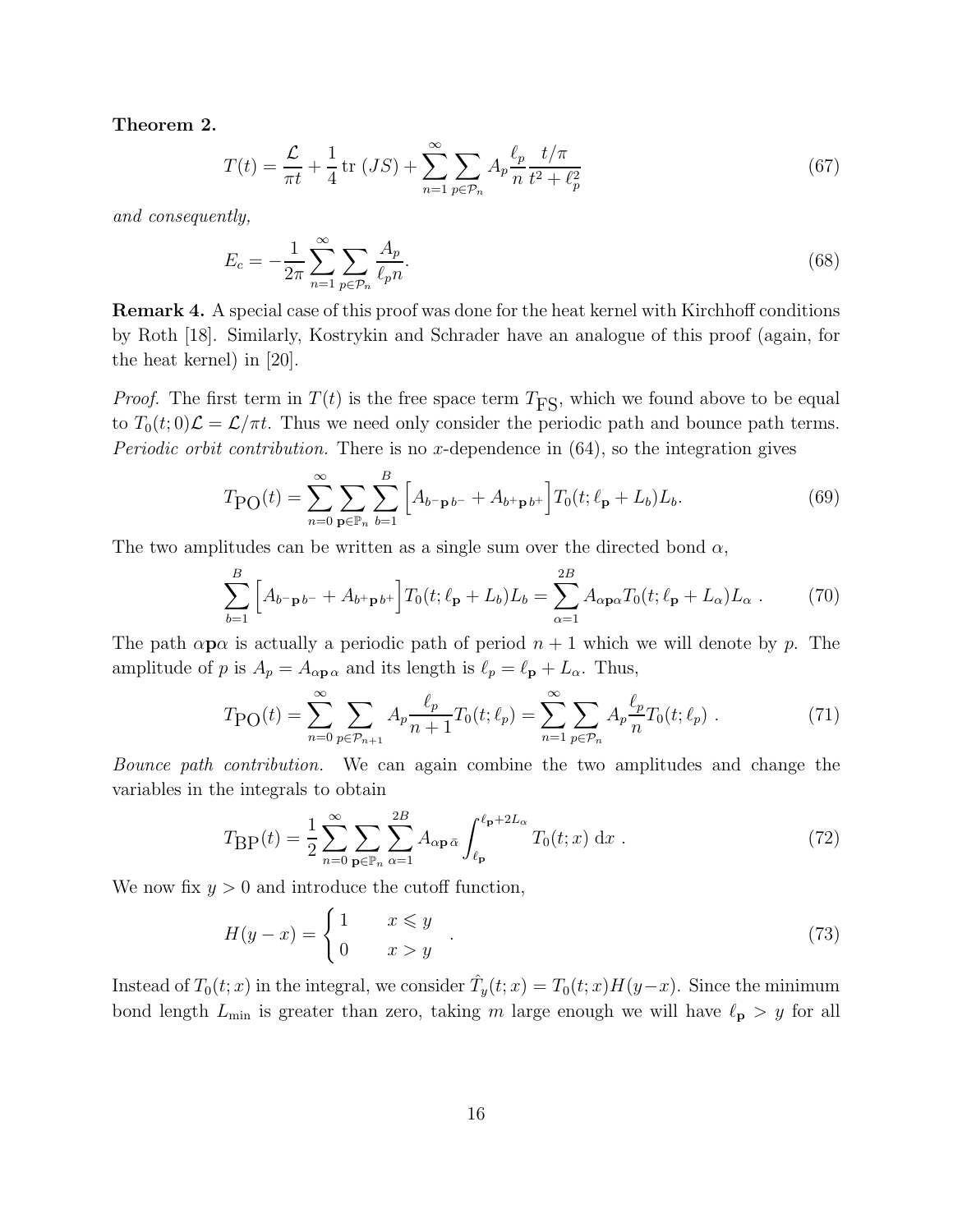paths of topological length  $m-1$  or greater. Therefore, for a path **p** in  $\mathbb{P}_{m-1}$  or in  $\mathbb{P}_m$  and any  $\alpha$ , we can write

$$
\int_{\ell_{\mathbf{p}}}^{\ell_{\mathbf{p}}+2L_{\alpha}} \hat{T}_{y}(t;x) dx = \int_{\ell_{\mathbf{p}}}^{y} \hat{T}_{y}(t;x) dx,
$$
\n(74)

since the integrand is identically zero on both intervals of integration. We can also ignore all paths from  $\mathbb{P}_n$  with  $n > m$ .

We can therefore write the bounce path contribution with the given cutoff in the following form,

$$
\hat{T}_{\text{BP}}(t) = \frac{1}{2} \sum_{n=0}^{m-2} \sum_{\mathbf{p} \in \mathbb{P}_n} \sum_{\alpha=1}^{2B} A_{\alpha \mathbf{p} \bar{\alpha}} \int_{\ell_{\mathbf{p}}}^{\ell_{\mathbf{p}} + 2L_{\alpha}} \hat{T}_{y}(t; x) dx \n+ \frac{1}{2} \sum_{\mathbf{p} \in \mathbb{P}_{m-1}} \sum_{\alpha=1}^{2B} A_{\alpha \mathbf{p} \bar{\alpha}} \int_{\ell_{\mathbf{p}}}^{y} \hat{T}_{y}(t; x) dx + \frac{1}{2} \sum_{\mathbf{p} \in \mathbb{P}_m} \sum_{\alpha=1}^{2B} A_{\alpha \mathbf{p} \bar{\alpha}} \int_{\ell_{\mathbf{p}}}^{y} \hat{T}_{y}(t; x) dx.
$$
\n(75)

Applying Lemma 2 to the last set of sums in (75), we obtain

$$
\sum_{\mathbf{p}\in\mathbb{P}_m} \sum_{\alpha=1}^{2B} A_{\alpha\mathbf{p}\bar{\alpha}} \int_{\ell_{\mathbf{p}}}^{y} \hat{T}_y(t;x) dx = \sum_{\mathbf{p}\in\mathbb{P}_{m-2}} \sum_{\beta=1}^{2B} A_{\beta\mathbf{p}\bar{\beta}} \int_{\ell_{\mathbf{p}}+2L_{\beta}}^{y} \hat{T}_y(t;x) dx.
$$
 (76)

Here the new path is the same as the old path but with the first and the last bond removed and  $\beta$  corresponds to the last bond of the old path.

Now we can take the sum corresponding to  $n = m - 2$  in (75) and add it to the result of (76),

$$
\sum_{\mathbf{p}\in\mathbb{P}_{m-2}}\sum_{\alpha=1}^{2B} A_{\alpha\mathbf{p}\bar{\alpha}} \int_{\ell_{\mathbf{p}}}^{\ell_{\mathbf{p}}+2L_{\alpha}} \hat{T}_{y}(t;x) dx + \sum_{\mathbf{p}\in\mathbb{P}_{m-2}}\sum_{\beta=1}^{2B} A_{\beta\mathbf{p}\bar{\beta}} \int_{\ell_{\mathbf{p}}+2L_{\beta}}^{y} \hat{T}_{y}(t;x) dx
$$
  
= 
$$
\sum_{\mathbf{p}\in\mathbb{P}_{m-2}}\sum_{\alpha=1}^{2B} A_{\alpha\mathbf{p}\bar{\alpha}} \int_{\ell_{\mathbf{p}}}^{y} \hat{T}_{y}(t;x) dx
$$
(77)

Therefore,  $\hat{T}_{\text{BP}}(t)$  can be rewritten exactly in the form of (75) but with m reduced by 1. Proceeding by induction, we obtain

$$
\hat{T}_{\text{BP}}(t) = \frac{1}{2} \sum_{\alpha}^{2B} A_{\alpha \bar{\alpha}} \int_0^y \hat{T}(t; x, y) \, \mathrm{d}x + \frac{1}{2} \sum_{\alpha=1}^{2B} J_{\alpha \alpha} \int_{L_{\alpha}}^y \hat{T}(t; x, y) \, \mathrm{d}x. \tag{78}
$$

However,  $J_{\alpha\alpha} = 0$  and we can take the limit  $y \to \infty$  to get back  $T_{\rm BP}(t)$ ,

$$
T_{\rm BP}(t) = \frac{1}{2} \left[ \sum_{\alpha=1}^{2B} (\mathbf{S}\mathbf{J})_{\alpha\alpha} \right] \int_0^\infty T_0(t; x) \, \mathrm{d}x = \frac{1}{4} \operatorname{tr}(\mathbf{S}\mathbf{J}) \; . \tag{79}
$$

The significance on this term is explored thoroughly in [38]. Since it is constant it vanishes upon differentiation and thus makes no contribution to the vacuum energy expression.  $\Box$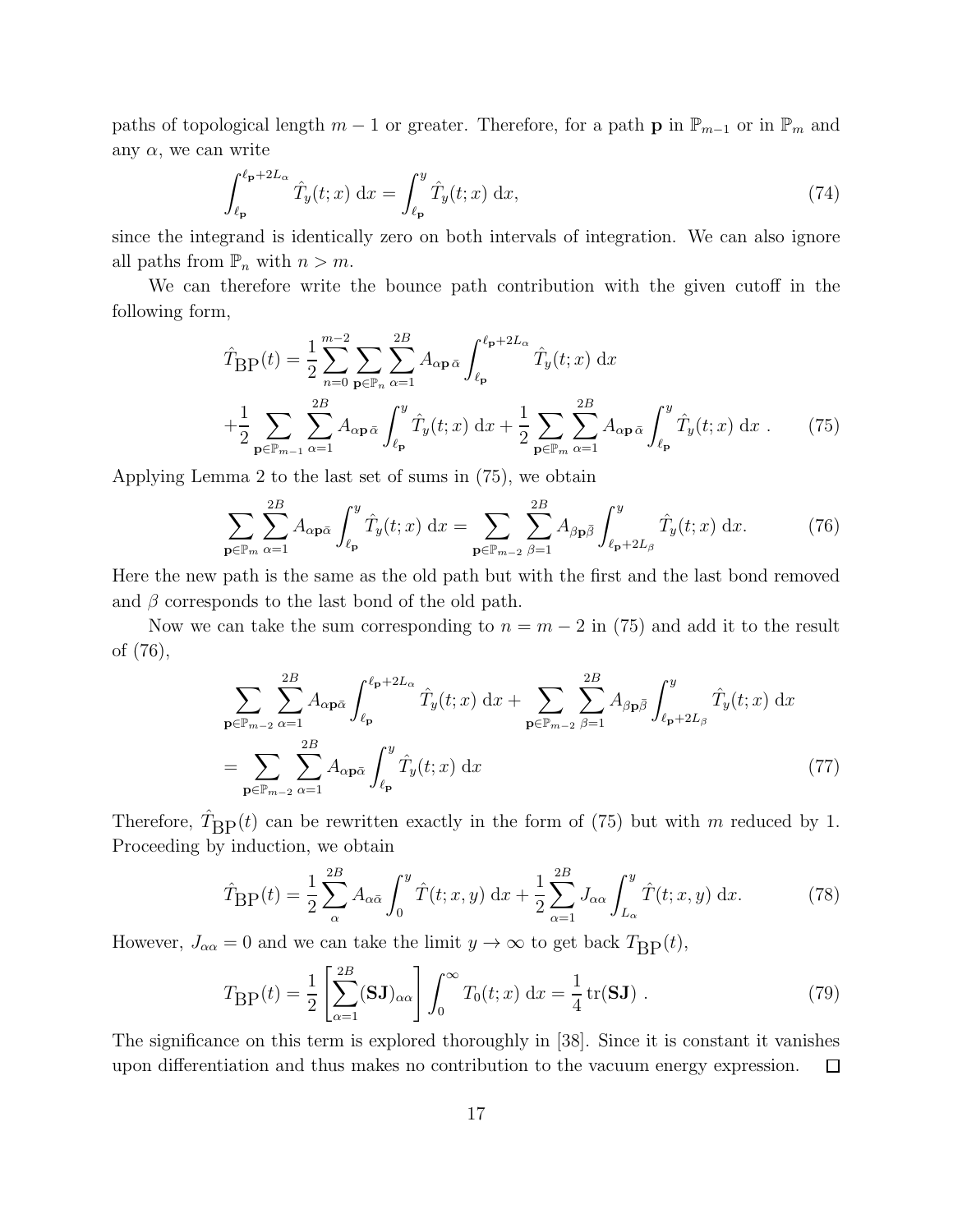The above method can be applied to other integral kernels, and we can also find the vacuum energy density if we look at  $-\frac{1}{2}$ 2  $\frac{\partial}{\partial t}T_{bb}(t; x, x)$ , see [22].

#### 6. Random matrix models of vacuum energy

It has been observed by Fulling [23, 6] that level repulsion tends to decrease the magnitude of vacuum energy. A natural conclusion would be that in a chaotic system the vacuum energy should be suppressed. In this section we attempt to quantify and model this observation.

The first serious problem is that of comparison: vacuum energy should be suppressed compared to what? One cannot directly compare vacuum energy of a chaotic system to that of an integrable one: such systems would be too different. Thus the right approach seems to be the average of the energy over an appropriate ensemble of chaotic/integrable systems

In such situations it is customary to employ random matrices as models of chaotic systems. Which leads to a second problem: vacuum energy is not an exciting quantity when the spectrum is finite. Thus, (finite) random matrices do not immediately provide a suitable model.

In this section we use a fusion of random matrix and graph models as a testing ground for the above conjecture. Namely, we study quantum graphs with equal bond lengths but with scattering matrices drawn from the appropriate ensembles of unitary matrices. The advantages are clear: each individual system will have an infinite spectrum, the spectra (in the limit of large graphs) will have the desired statistics and the averaging can be done explicitly.

#### 6.1. Average vacuum energy

The spectrum of a generic quantum system with a chaotic classical counterpart is observed to behave like that of a random matrix, which is referred to as the Bohigas-Giannoni-Schmit conjecture [39]. For a system with time-reversal symmetry the appropriate ensemble of unitary matrices is the circular orthogonal ensemble (COE) while in the absence of timereversal symmetry it is the circular unitary ensemble (CUE), which is the unitary group  $U(N)$ with Haar measure see [40]. For a system with time-reversal symmetry and half-integer spin the random matrix should be drawn from the circular symplectic ensemble (CSE). To model the vacuum energy of a generic chaotic system we consider quantum graphs with equal bond lengths where the scattering matrix S is taken from an appropriate ensemble. In drawing S from a random matrix ensemble we must first assume that the random matrix models a graph which allows scattering between all the edges, in other words a rose graph where one central vertex connects B loops. A random matrix S will also not, in general, correspond to scattering amplitudes accessible from matching conditions of a self-adjoint Laplace operator. However, both these limitations seem to be intrinsic to any random matrix model. Our model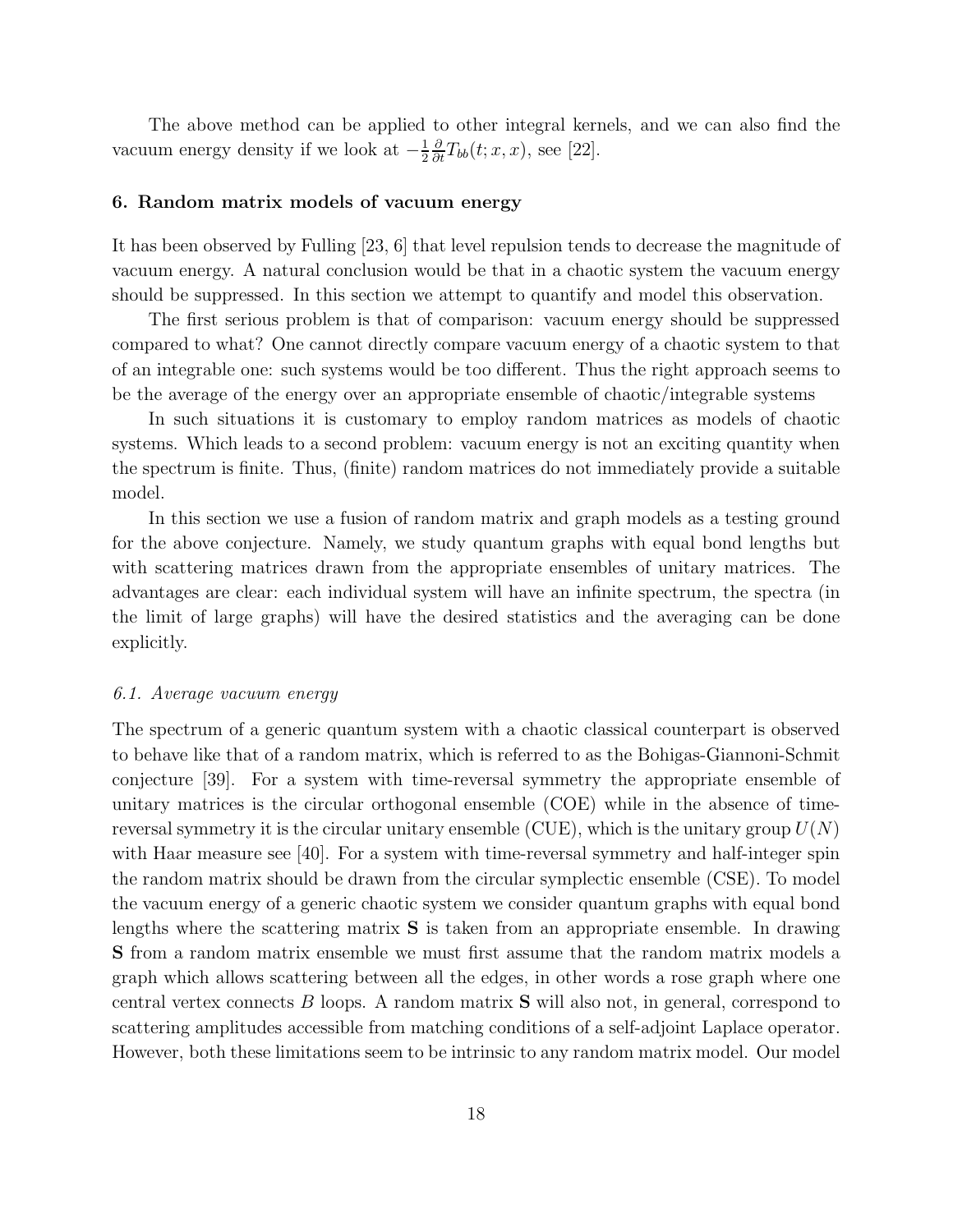should therefore only be regarded as a way to investigate average properties of vacuum energy when its generating spectrum has the desired random matrix level repulsion.

The average vacuum energy of such a model can be evaluated using equation (22), which expresses the vacuum energy of a graph with equal bond lengths in terms of the eigenphases of S. Using the standard expression for the eigenphase density of the random matrices results in

$$
\langle E_c \rangle_{\beta} = -\frac{\pi}{L} \frac{1}{\mathcal{N}_{\beta}} \int_0^{2\pi} \dots \int_0^{2\pi} \sum_{j=1}^{2B} B_2(\theta_j/2\pi) \prod_{l < m} \left| 2 \sin \left( \frac{\theta_l - \theta_m}{2} \right) \right|^\beta \mathrm{d}\theta_1 \dots \mathrm{d}\theta_{2B} = 0 \tag{80}
$$

where  $\mathcal{N}_{\beta}$  is a normalization constant and  $\beta = 1$  for the COE,  $\beta = 2$  for the CUE and  $\beta = 4$ for CSE.

The eigenphases of an integrable system, in contrast, behave like uniformly distributed random numbers on the interval  $[0, 2\pi]$ . This can also be modeled by integrating the vacuum energy expression, equation  $(22)$ , over  $2B$  independent uniform random phases,

$$
\langle E_c \rangle \text{Poisson} = -\frac{\pi}{L} \frac{1}{(2\pi)^{2B}} \int_0^{2\pi} \dots \int_0^{2\pi} \sum_{j=1}^{2B} B_2(\theta_j/2\pi) \, d\theta_1 \dots d\theta_{2B} = 0 \tag{81}
$$

In each case the average  $\langle E_c \rangle$  of the vacuum energy is zero. In fact, the vacuum energy expression must be zero when averaged over any measure which is invariant under a rotation of all the eigenphases by some angle  $\gamma$ . Indeed, in Section 4.2 we have shown that

$$
E_c = -\frac{1}{\pi L} \sum_{n=1}^{\infty} \frac{1}{2n^2} \left( \text{tr } \mathbf{S}^n + \text{tr}(\mathbf{S}^\dagger)^n \right) \tag{82}
$$

But for any rotationally invariant distribution of eigenphases on the unit circle,  $\langle \text{tr } \mathbf{S}^n \rangle = 0$ for all  $n > 0$  and thus the mean vacuum energy is always zero. As the Casimir force is the derivative of  $E_c$  with respect to L this suggests that the there is no a priori reason to expect either an attractive or repulsive force based purely on the underlying nature of the classical dynamics.

#### 6.2. Variance

To get a handle on how the magnitude of the vacuum energy is affected by the distribution of the eigenvalues we will calculate the variance of the vacuum energy for the ensembles of random graphs introduced previously. For Poisson distributed eigenphases the variance is

$$
\langle E_c^2 \rangle \text{Poisson} = \frac{\pi^2}{L^2} \frac{1}{(2\pi)^{2B}} \int_0^{2\pi} \dots \int_0^{2\pi} \sum_{j=1}^{2B} B_2^2(\theta_j/2\pi) \, d\theta_1 \dots d\theta_{2B}
$$

$$
= \frac{\pi^2 B}{90 L^2} \,, \tag{83}
$$

where 2B is the dimension of S and we used the independence of  $\theta_j$  to conclude that

$$
\langle B_2(\theta_r/2\pi)B_2(\theta_j/2\pi)\rangle = \langle B_2(\theta_r/2\pi)\rangle \langle B_2(\theta_r/2\pi)\rangle = 0.
$$
\n(84)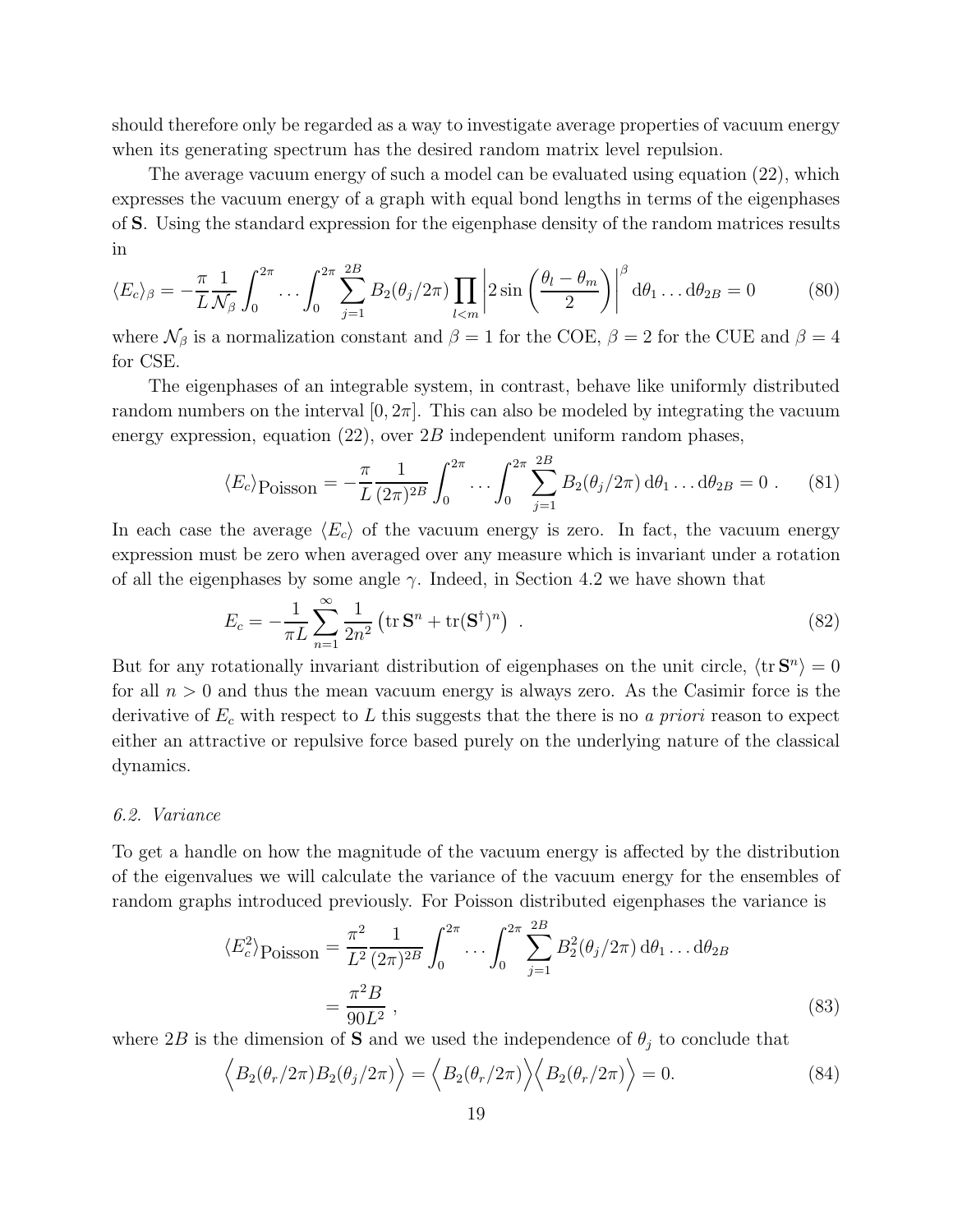The variance of the vacuum energy modeled by random matrices from the circular ensembles can be computed using expression (30),

$$
\langle E_c^2 \rangle = \frac{1}{\pi^2 L^2} \sum_{m,n=1}^{\infty} \frac{1}{4n^2 m^2} \Big\langle \left( \text{tr} \, \mathbf{S}^n + \text{tr}(\mathbf{S}^\dagger)^n \right) \left( \text{tr} \, \mathbf{S}^m + \text{tr}(\mathbf{S}^\dagger)^m \right) \Big\rangle. \tag{85}
$$

For the circular ensembles  $\langle \text{tr } \mathbf{S}^n \text{ tr }(\mathbf{S}^\dagger)^m \rangle = 0$  unless  $m = n$  as the average of a product of matrix elements is zero unless the number of elements of the matrix and the number from its Hermitian conjugate are the same [41]. Consequently

$$
\langle E_c^2 \rangle = \frac{1}{2\pi^2 L^2} \sum_{n=1}^{\infty} \frac{1}{n^4} \langle |\operatorname{tr} \mathbf{S}^n|^2 \rangle \ . \tag{86}
$$

We notice that  $\langle | \text{ tr } \mathbf{S}^n |^2 \rangle$  is the form factor of the (finite) ensemble and use the standard formulae [40] for CUE

$$
\langle |\operatorname{tr} \mathbf{S}^n|^2 \rangle_{\text{CUE}} = \begin{cases} (2B)^2 & n = 0\\ n & |n| < 2B\\ 2B & |n| \geq 2B \end{cases} \tag{87}
$$

to obtain

$$
\langle E_c^2 \rangle_{\text{CUE}} = \frac{1}{2\pi^2 L^2} \left( \frac{1}{2} \Psi^{(2)}(2B) + \zeta(3) + \frac{B}{3} \Psi^{(3)}(2B) \right)
$$
(88)

where  $\Psi^{(n)}(x)$  is the *n*-th polygamma function and  $\zeta$  the Riemann zeta function. For all fixed B this is less than  $\pi^2 B/360$  the variance of the Poisson distributed eigenphases. In fact

$$
\lim_{B \to \infty} \langle E_c^2 \rangle_{\text{CUE}} = \frac{\zeta(3)}{2\pi^2 L^2} \,. \tag{89}
$$

This result parallels that for a random matrix model of the grand potential considered in [16]. Thus, while the variance of the Poisson ensemble grows linearly with matrix size, the CUE variance converges.

The relevant parts of the form factor of the COE and CSE for finite matrix size are,

$$
\langle |\operatorname{tr} \mathbf{S}^n|^2 \rangle_{\text{COE}} = \begin{cases} 2n - n \sum_{m=1}^n \frac{1}{m + (2B - 1)/2} & 0 < n \leq 2B \\ 4B - n \sum_{m=1}^{2B} \frac{1}{m + n - (2B + 1)/2} & 2B \leq n \end{cases}
$$
(90)

$$
\langle |\operatorname{tr} \mathbf{S}^n|^2 \rangle_{\text{CSE}} = \begin{cases} 2n + n \sum_{m=1}^n \frac{1}{(2B+1)/2-m} & 0 < n \leq 2B \\ 4B & 2B \leq n \end{cases} \tag{91}
$$

Note that in the CSE form factor the double degeneracy of the eigenphases of S (Kramers' degeneracy) has not been lifted. Using (86) we evaluate

$$
\langle E_c^2 \rangle_{\text{COE}} = \frac{1}{\pi^2 L^2} \left( \left( \frac{1}{2} \Psi^{(2)}(2B) + \zeta(3) \right) \left( 1 + \frac{1}{2} \Psi(B + 1/2) \right) - \sum_{n=1}^{2B-1} \frac{\Psi(n + B + 1/2)}{2n^3} \tag{92}
$$

$$
+\sum_{n=2B}^{\infty} \left[ \frac{2B}{n^4} + \frac{\Psi(n-B+1/2) - \Psi(n+B-1/2)}{2n^3} \right] \Bigg)
$$
(93)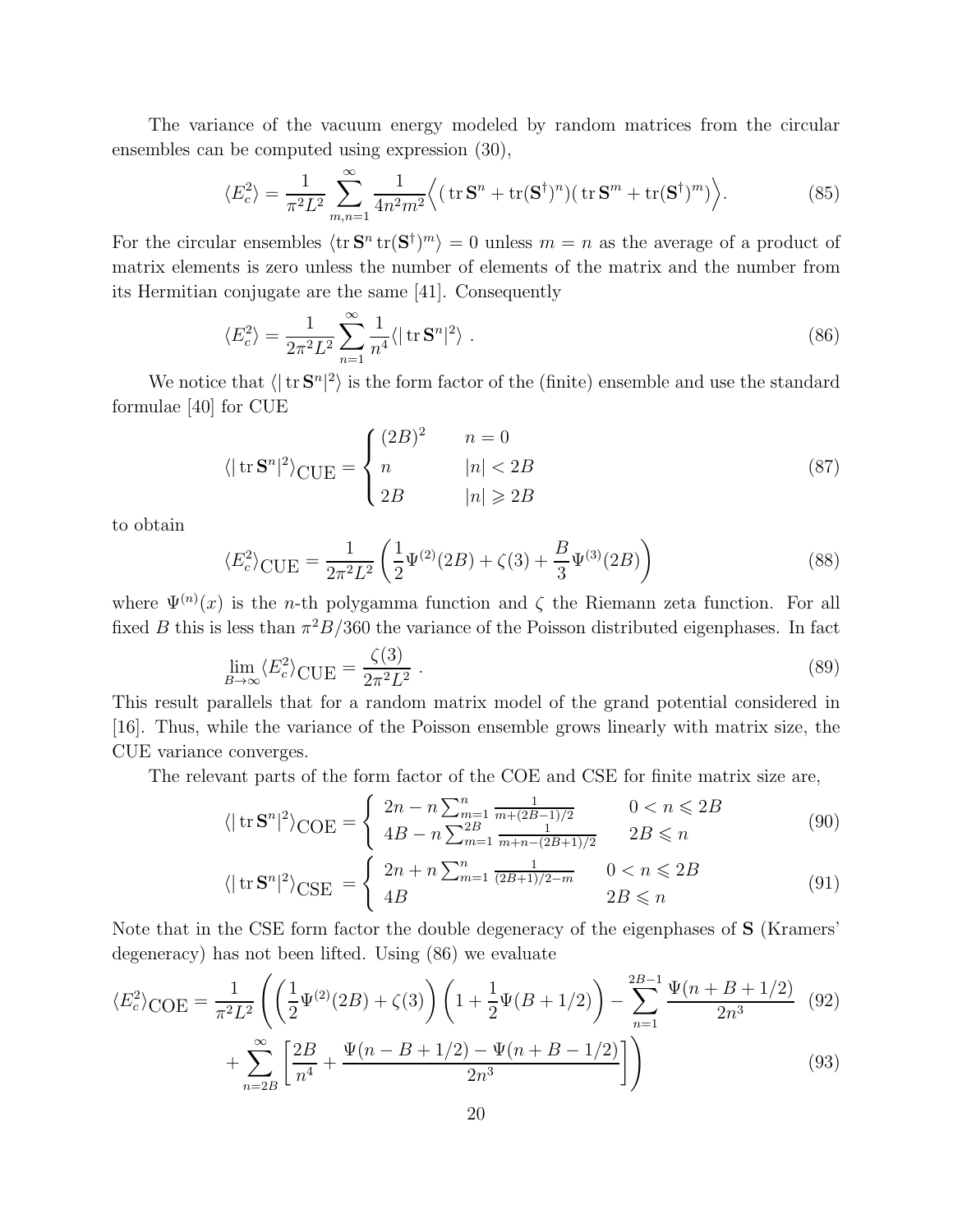$$
\langle E_c^2 \rangle_{\text{CSE}} = \frac{1}{\pi^2 L^2} \left( \left( \frac{1}{2} \Psi^{(2)}(2B) + \zeta(3) \right) \left( 1 + \frac{1}{2} \Psi(1/2 - B) \right) \right) \tag{94}
$$

$$
-\sum_{n=1}^{2B-1} \frac{\Psi(n-B+1/2)}{2n^3} + \frac{B}{3} \Psi^{(3)}(2B)\right)
$$
\n(95)

For  $B > 1 \langle E_c^2 \rangle_{\text{COE}}$  and  $\langle E_c^2 \rangle_{\text{CSE}}$  are less than  $\langle E_c^2 \rangle_{\text{Poisson}}$ .

While the results do not have a simple closed form, in the limit of large matrices the result is rather concise,

$$
\lim_{B \to \infty} \langle E_c^2 \rangle_{\text{COE}} = \frac{\zeta(3)}{\pi^2 L^2} = \lim_{B \to \infty} \langle E_c^2 \rangle_{\text{CSE}} \tag{96}
$$

Modeling the vacuum energy variance of a quantum graph through random matrices suggests that the magnitude of the vacuum energy where eigenphases of S experience level repulsion are indeed smaller on average than those where the eiegenphases are Poisson distributed. Moreover, the magnitude gets smaller as the level repulsion increases from linear (COE) to quadratic (CUE) and quartic (CSE). Indeed, to compare the effect of the increased level repulsion in CSE we need to lift the Kramers' degeneracy: otherwise the degeneracy "compensates" the repulsion. Without the degeneracy, the result for CSE becomes 4 times smaller:

$$
\lim_{B \to \infty} \langle E_c^2 \rangle_{\text{CSE/Kramers}} = \frac{\zeta(3)}{4\pi^2 L^2},
$$

thus leading to

$$
\langle E_c^2 \rangle_{\text{COE}} > \langle E_c^2 \rangle_{\text{CUE}} > \langle E_c^2 \rangle_{\text{CSE/Kramers}}
$$

for  $B > 1$ .

# 7. Conclusions

Through both the method of images and the trace formula, we demonstrate that the vacuum energy in quantum graphs is a well-defined quantity (i.e. it is both convergent and a smooth function of the bond lengths). The closed form expression (5) is dependent only on the periodic paths in the quantum graph; this is a consequence of the exactness of the trace formula which includes only those paths. Having demonstrated how the bounce paths (closed paths that are not periodic) cancel when using the method of images we hope that our proof will shed light on the observation that periodic paths provide the correct leading asymptotic behavior even when the trace formula is only semiclassically correct.

The smoothness of the expression for the vacuum energy in a quantum graph allows us to suggest an alternative method for its calculation, by approximating with systems with simpler geometries. In the case of graphs the "simpler geometry" means rational bond lengths, where an explicit expression for the vacuum energy is obtained.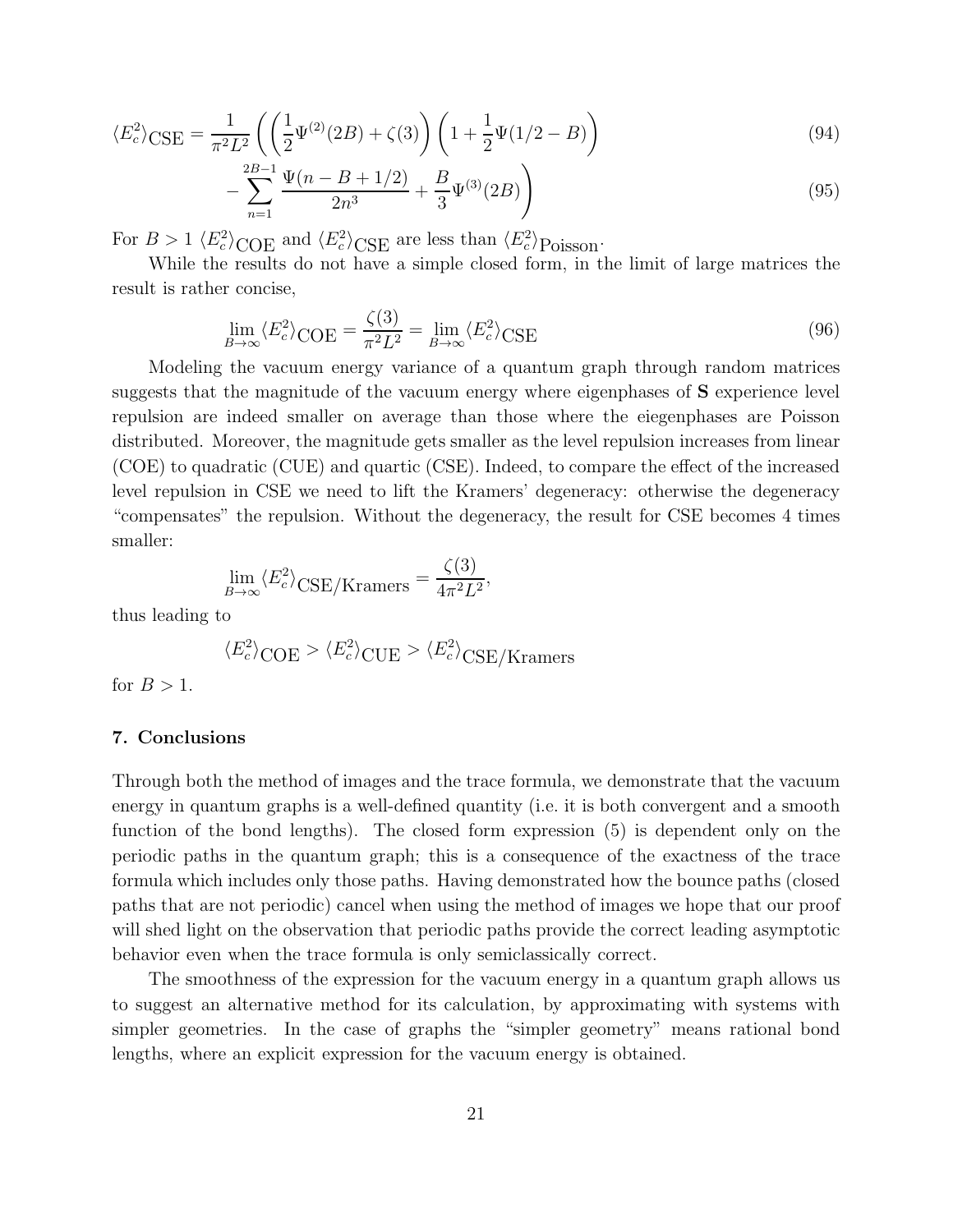We also suggest a random ensemble model for the vacuum energy when the statistics of the spectrum are Poisson (for integrable systems) or random matrix (for chaotic systems). We find the average energy in both cases to be zero, thus giving no a priori reason to expect a positive or negative energy from the dynamics. Furthermore, we find the variance of the energy and conclude that the magnitude of the energy is typically smaller when the level repulsion is stronger. We stress that this prediction is only correct in the probabilistic sense and no conclusions about particular systems can yet (if ever!) be drawn.

# Acknowledgments

The authors would like to thank S.A. Fulling, J.P. Keating, K. Kirsten, P. Kuchment, M. Pivarsky and B. Winn for their helpful comments. This material is based upon work supported by the National Science Foundation under Grants No. DMS-0604859, PHY-0554849 and DMS-0648786. The authors would also like to thank the Isaac Newton Institute for Mathematical Sciences, Cambridge, UK, where part of the research took place.

# References

- [1] Casimir H B. On the attraction between two perfectly conducting plates. *Proc. K. Ned. Akad. Wetensch*, 51:793–795, 1948.
- [2] Boyer T H. Quantum zero-point energy and long-range forces. *Ann. Phys.*, 56:474–503, February 1970.
- [3] Plunien G, Müller B, and Greiner W. The Casimir effect. *Phys. Rep.*, 134:87–193, March 1986.
- [4] Bordag M, Mohideen U, and Mostepanenko V M. New developments in the Casimir effect. *Phys. Reps.*, 353:1–205, 2001.
- [5] Milton K A. The Casimir effect: recent controversies and progress. *J. Phys. A*, 37(38):R209–R277, 2004.
- [6] Fulling S A. Global and local vacuum energy and closed orbit theory. In Milton K, editor, *Proceedings of the 6th Workshop on Quantum Field Theory under the Influence of External Conditions (Norman, OK, Sept. 2003)*, pages 166–174. Rinton Press, 2004.
- [7] Cavalcanti R M. Casimir force on a piston. *Phys. Rev. D*, 69(6):065015, March 2004.
- [8] Fulling S A, Kaplan L, and Wilson J H. Vacuum energy and repulsive Casimir forces in quantum star graphs. *Phys. Rev. A*, 76, 2007. arXiv:quant-ph/0703248v1.
- [9] Brown L S and Maclay G J. Vacuum stress between conducting plates: An image solution. *Physical Review*, 184:1272–1279, August 1969.
- [10] Jaekel M T and Reynaud S. Casimir force between partially transmitting mirrors. *J. Physique I*, 1:1395–1409, 1991.
- [11] Schaden M and Spruch L. Infinity-free semiclassical evaluation of Casimir effects. *Phys. Rev. A*, 58:935–953, August 1998.
- [12] Fulling S A. Periodic orbits, spectral oscillations, scaling, and vacuum energy: beyond HaMiDeW. In *Proceedings of the International Meeting on Quantum Gravity and Spectral Geometry, (Naples, 2001)*, volume 104, pages 161–164. Nucl. Phys. B (Proc. Suppl.), 2002.
- [13] Jaffe R L and Scardicchio A. Casimir effect and geometric optics. *Phys. Rev. Lett.*, 92(7):070402, February 2004.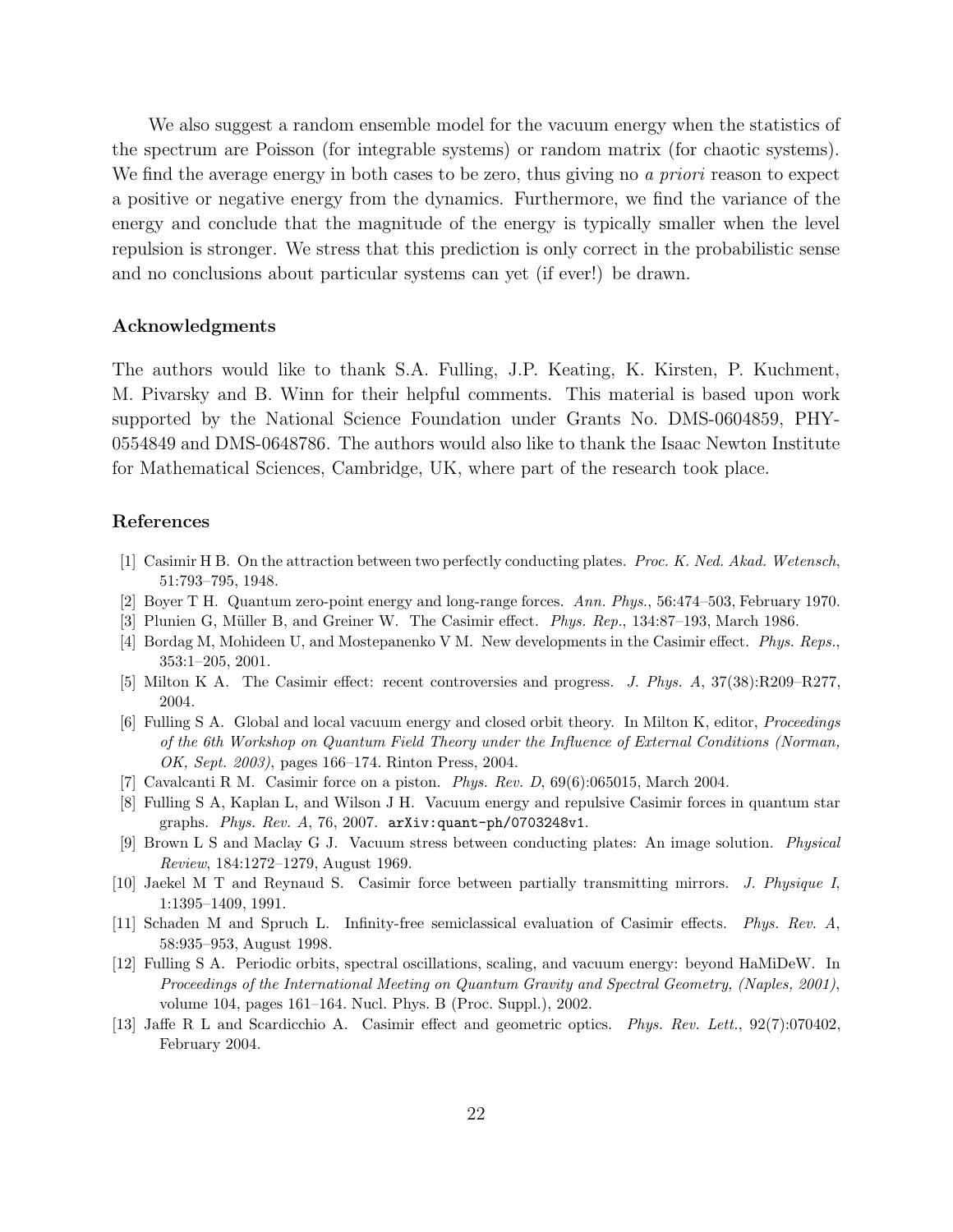- [14] Liu Z H and Fulling S A. Casimir energy with a Robin boundary: the multiple-reflection cylinder-kernel expansion. *New Journal of Physics*, 8(10):234, 2006.
- [15] Martin S. Sign and other aspects of semiclassical Casimir energies. *Phys. Rev. A*, 73(4):042102, 2006.
- [16] Leboeuf P, Monastra A G, and Bohigas O. The Riemannium. *Regul. Chaotic Dyn.*, 6(2):205–210, 2001.
- [17] Gnutzmann S and Smilansky U. Quantum graphs: Applications to quantum chaos and universal spectral statistics. *Advances in Physics*, 55(5):527–625, 2006.
- [18] Roth J P. Le spectre du Laplacien sur un graphe. In Mokobodzki G and Pinchon D, editors, *Théorie du potentiel*, Proceedings of the Colloque Jacques Deny, Orsay 1983, Lecture Notes in Mathematics. Springer, June 1985.
- [19] Kottos T and Smilansky U. Quantum chaos on graphs. *Phys. Rev. Lett.*, 79:4794–4797, December 1997.
- [20] Kostrykin V, Potthoff J, and Schrader R. Heat kernels on metric graphs and a trce formula. In Germinet F and Hislop P D, editors, *Adventures in mathematical physics*, volume 447 of *Contemporary mathematics*, pages 175–198. AMS, 2007.
- [21] Winn B. On the trace formula for quantum star graphs. In G. Berkolaiko, R. Carlson, S. Fulling, and P. Kuchment, editors, *Proceedings of Joint Summer Research Conference on Quantum Graphs and Their Applications, 2005*, pages 293–307. AMS, 2006.
- [22] Wilson J H. Vacuum energy in quantum graphs. Undergraduate Research Fellow Thesis, Texas A&M University. http://handle.tamu.edu/1969.1/5682, 2007.
- [23] Fulling S A. private communication, 2003.
- [24] Fulling S A. Local spectral density and vacuum energy near a quantum graph vertex. In G. Berkolaiko, R. Carlson, S. Fulling, and P. Kuchment, editors, *Proceedings of Joint Summer Research Conference on Quantum Graphs and Their Applications, 2005*, pages 161–172. AMS, 2006.
- [25] Bellazzini B and Mintchev M. Quantum fields on star graphs. *J. Phys. A*, 39(35):11101–11117, 2006.
- [26] Kuchment P. Quantum graphs: I. some basic structures. *Waves in Random Media*, 14:S107–S128, January 2004.
- [27] Kostrykin V and Schrader R. Kirchhoff's rule for quantum wires. *J. Phys. A*, 32(4):595–630, 1999.
- [28] Kostrykin V and Schrader R. Kirchhoff's rule for quantum wires. ii: The inverse problem with possible applications to quantum computers. *Fortschritte der Physik*, 48:703–716, 2000.
- [29] Kostrykin V and Schrader R. The generalized star product and the factorization of scattering matrices on graphs. *Journal of Mathematical Physics*, 42:1563–1598, April 2001.
- [30] Kottos T and Smilansky U. Periodic orbit theory and spectral statistics for quantum graphs. *Ann. Phys.*, 274:76–124, 1999.
- [31] von Below J. A characteristic equation associated to an eigenvalue problem on  $c^2$ -networks. *Linear Algebra Appl.*, 71:309–325, 1985.
- [32] Schanz H and Smilansky U. Spectral statistics for quantum graphs: periodic orbits and combinatorics. *Phil. Mag. B*, page 19992021, 2000. Proceedings of the Australian summer school on quantum chaos and mesoscopics.
- [33] Tanner G. Unitary stochastic matrix ensembles and spectral statistics. *J. Phys. A: Math. Gen.*, 34:8485–8500, 2001.
- [34] Abramowitz M and Stegun I A. *Handbook of Mathematical Functions*. Dover, New York, 1964.
- [35] Weyl H. Inequalities between the two kinds of eigenvalues of a linear transformation. *Proc. Nat. Acad. Sci. U. S. A.*, 35:408–411, 1949.
- [36] Winn B. A conditionally convergent trace formula for quantum graphs. Submitted to the proceeding of Isaac Newton Institute program "Analysis on Graphs and its Aapplications", 2007.
- [37] Mathews J and Walker R L. *Mathematical Methods of Physics*. Addison-Wesley, 1970.
- [38] Fulling F, Kuchment P, and Wilson J H. Index theorems for quantum graphs. *J. Phys. A: Math. Theor.*, 40:14165–14180, 2007.